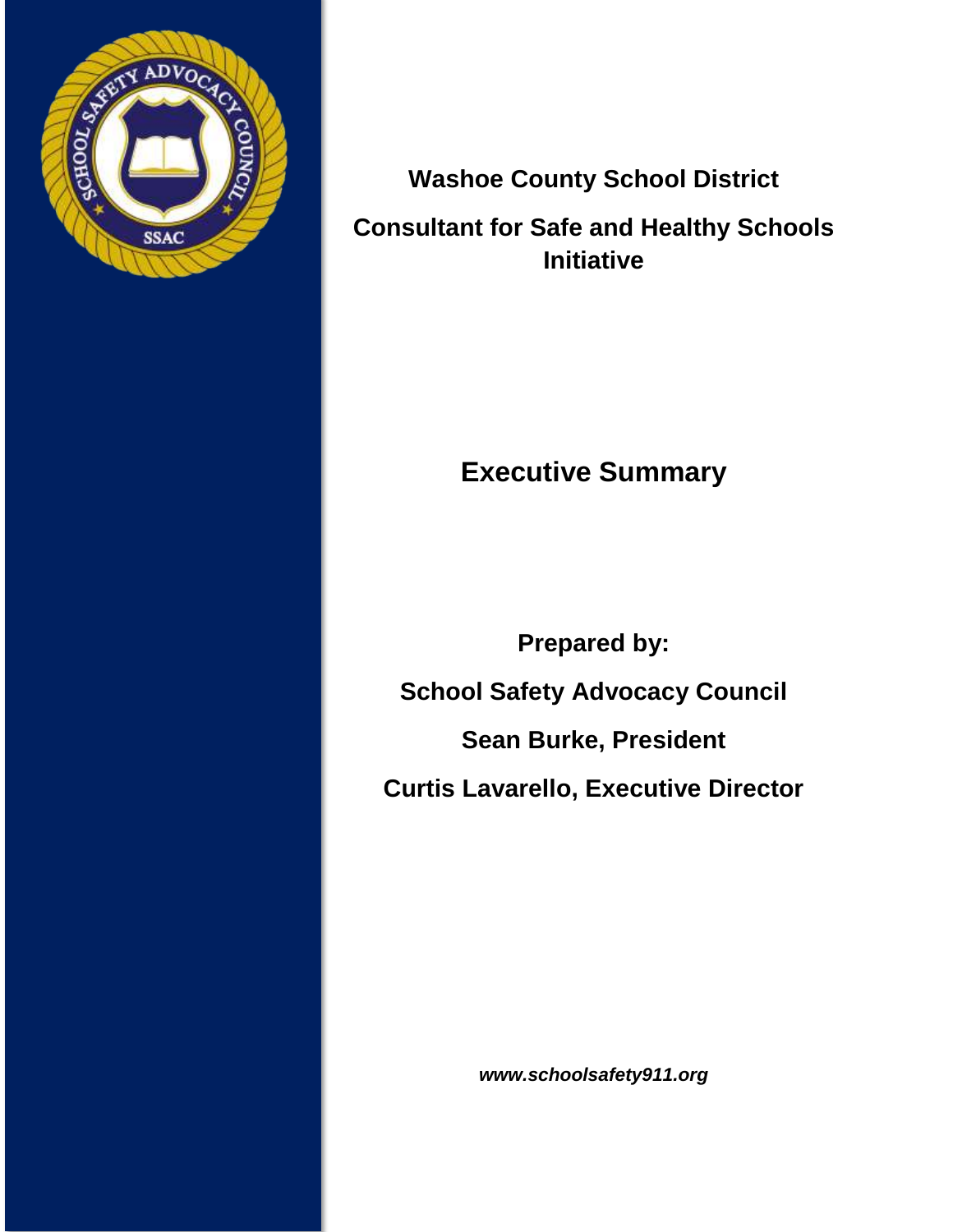**This Executive Summary is being provided to the Washoe County School District (WCSD or District) Police Department as a part of the District's Emergency Operations Plan (EOP). It is our understanding that pursuant to Nevada Revised Statutes (NRS) 388.245, the District must update its EOP on an annual basis. We further understand that the Board of Trustees on October 11, 2016 voted to begin the process of updating the EOP. As a result, we are providing this report to the School Police Department in order to assist with updating the EOP. This report is confidential pursuant to NRS 388.259 and NRS 239.**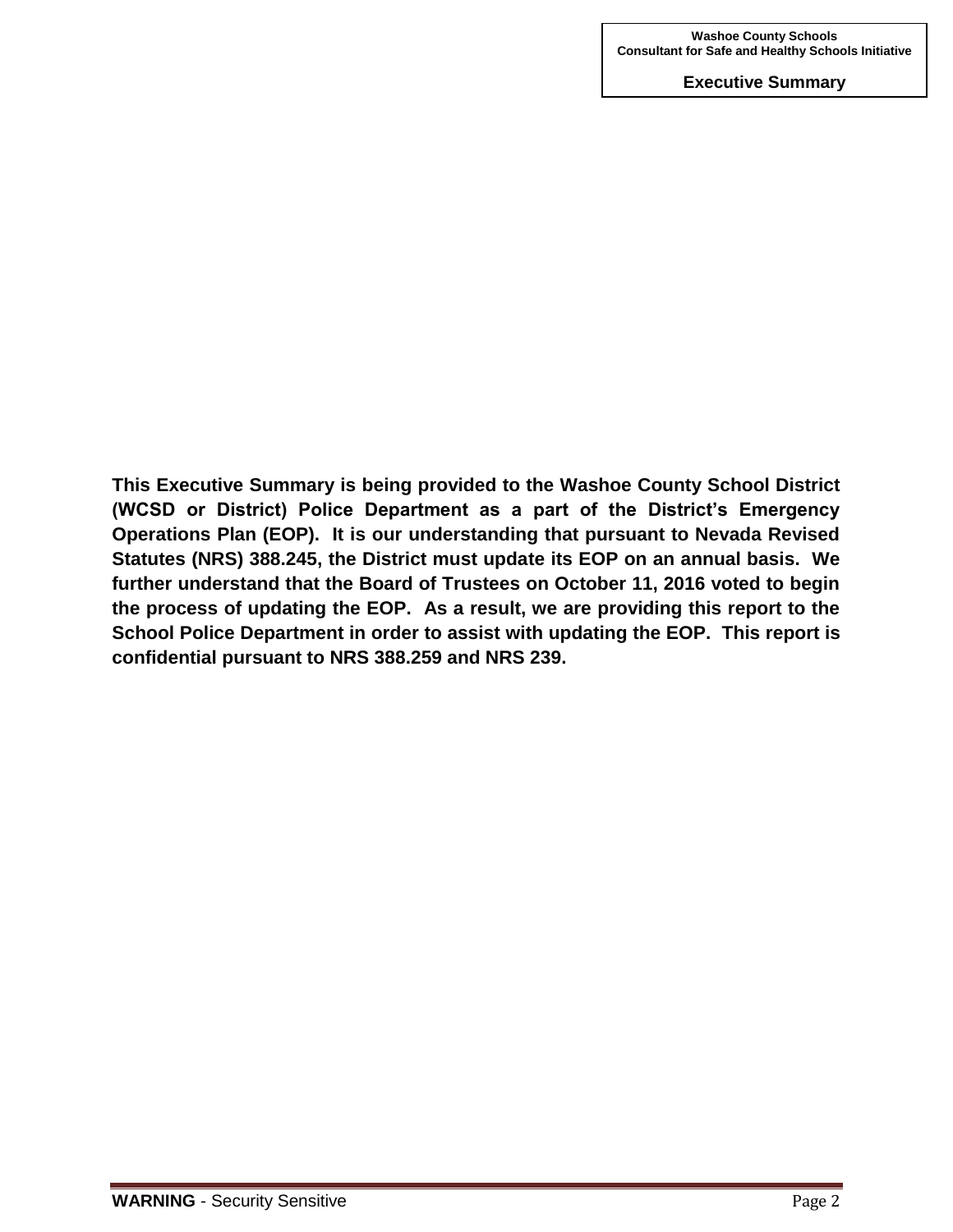# **TABLE OF CONTENTS**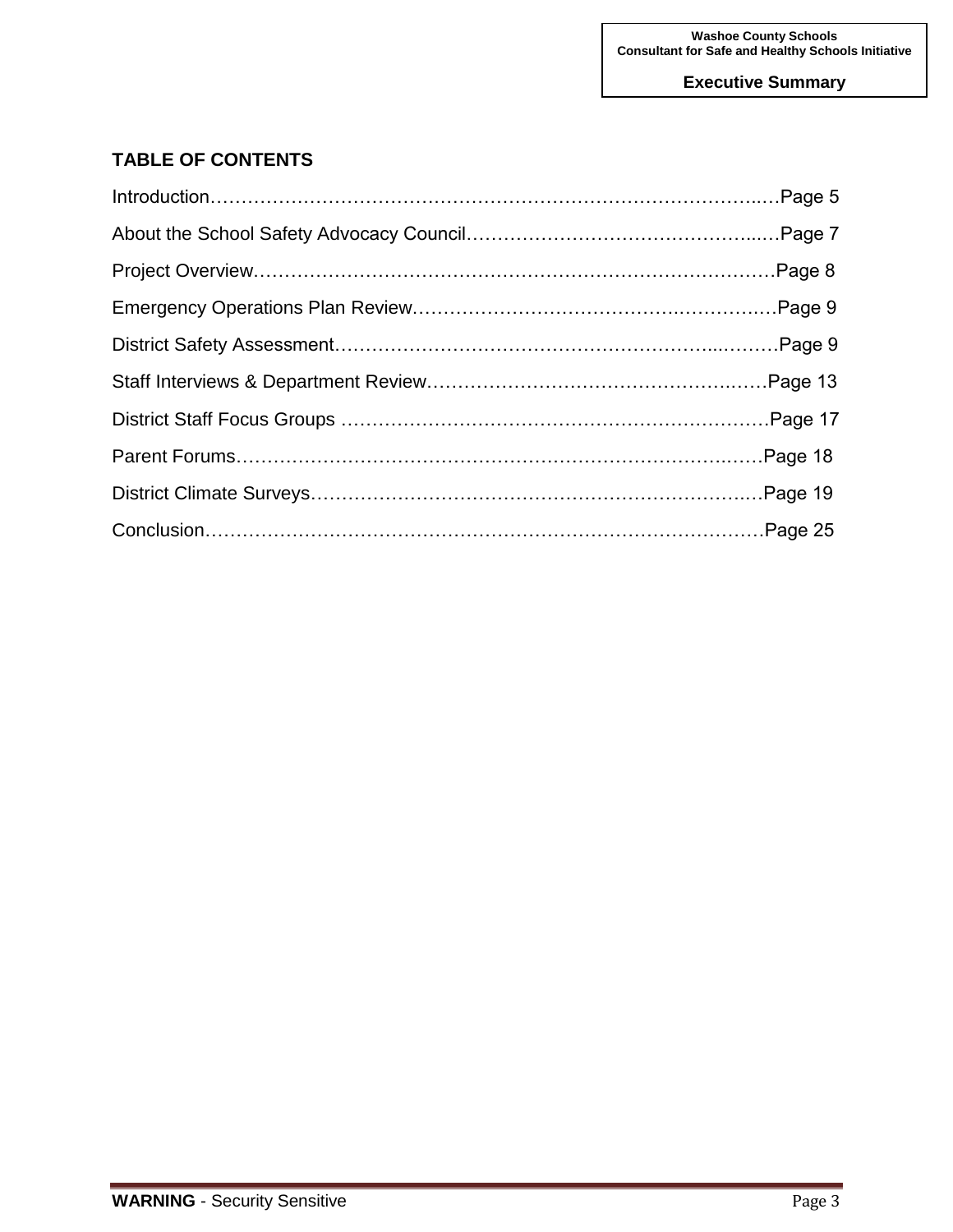# **CAVEAT**

*Recommendations in this Executive Summary reflect the School Safety Advocacy Council understanding of the state of security at the Washoe County School District at the time of our initiative. We recognize that security, safety, emergency management and crime prevention/reduction strategies are dynamic processes. As the District*  functions or activities change or facility conditions are modified or expanded, some of *the assumptions made during this review process will also change. Therefore, security process management, technology, policies and procedures should be routinely reviewed and updated to reflect changes in the environment and the expectations of the community.*

*Although we believe the recommendations contained in this Executive Summary are reasonable and appropriate, the School Safety Advocacy Council cannot provide legal guidance or advice. Therefore, we recommend that legal counsel be sought, if indicated, before policies or programs are changed or implemented.*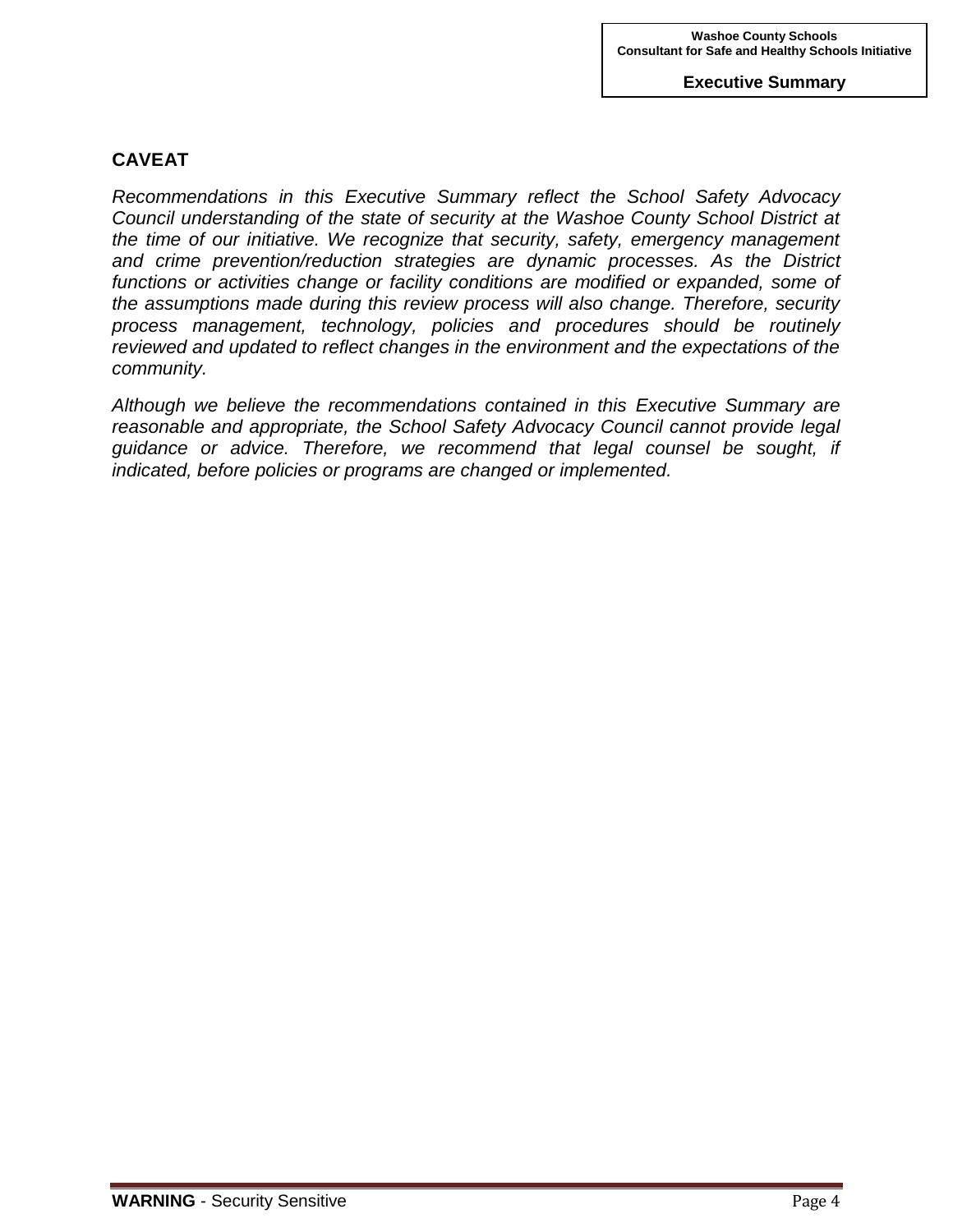# **INTRODUCTION**

The goal of this report is to synthesize the information gathered from the Washoe County School District during the Consultant for Safe and Healthy School Initiative. As a result of the information collected, The School Safety Advocacy Council developed an expert opinion about the key challenges associated with keeping the District safe. The School Safety Advocacy Council examined all the available evidence on current District safety measures and procedures, and is proud to present an expert view of the needs and limits of current safety solutions and other safety practices.

The Washoe County School District should be commended for understanding that a comprehensive district-wide evaluation should be conducted before implementing or purchasing any school safety improvements. When considering which school safety and security recommendations to select, it is important for the administration to use all the available information to justify and document the decision. With the intent to provide the District with as much information as possible, this evaluation drew from a number of approaches, parent forums, staff interviews, staff focus groups, school safety assessments, document and MOU reviews, and climate survey analyses.

Decisions about whether to invest in school security improvements for the Washoe County School District are complex and must take into account a variety of logistical, economic, and political factors. Security improvements, such as those referenced in this report, provide numerous solutions that the District can adopt to enhance student, visitor, and staff safety. Although security measures are often crisis-driven, the District should consider the following items before acquiring and implementing the safety improvements:

- A positive school climate is crucial to fostering learning; security should not create a prison-like atmosphere or generate additional fears.
- Policy cannot compensate for inherent building design weaknesses.
- Without training, school safety improvements can be ineffective.WCSD21
- Without the appropriate culture, school safety measures can be jeopardized.
- School safety improvement should focus on addressing a specified problem.

It must be understood that full implementation of the recommendations included in this report cannot guarantee that Washoe County's campuses or the surrounding areas will be crime-free or totally safe without threats. Rather, this document is meant to assist in reducing the potential for incidents by providing a "roadmap" for enhancing the effectiveness of security resources by improving training and staff awareness of potential problems and further implementing security improvements. However, the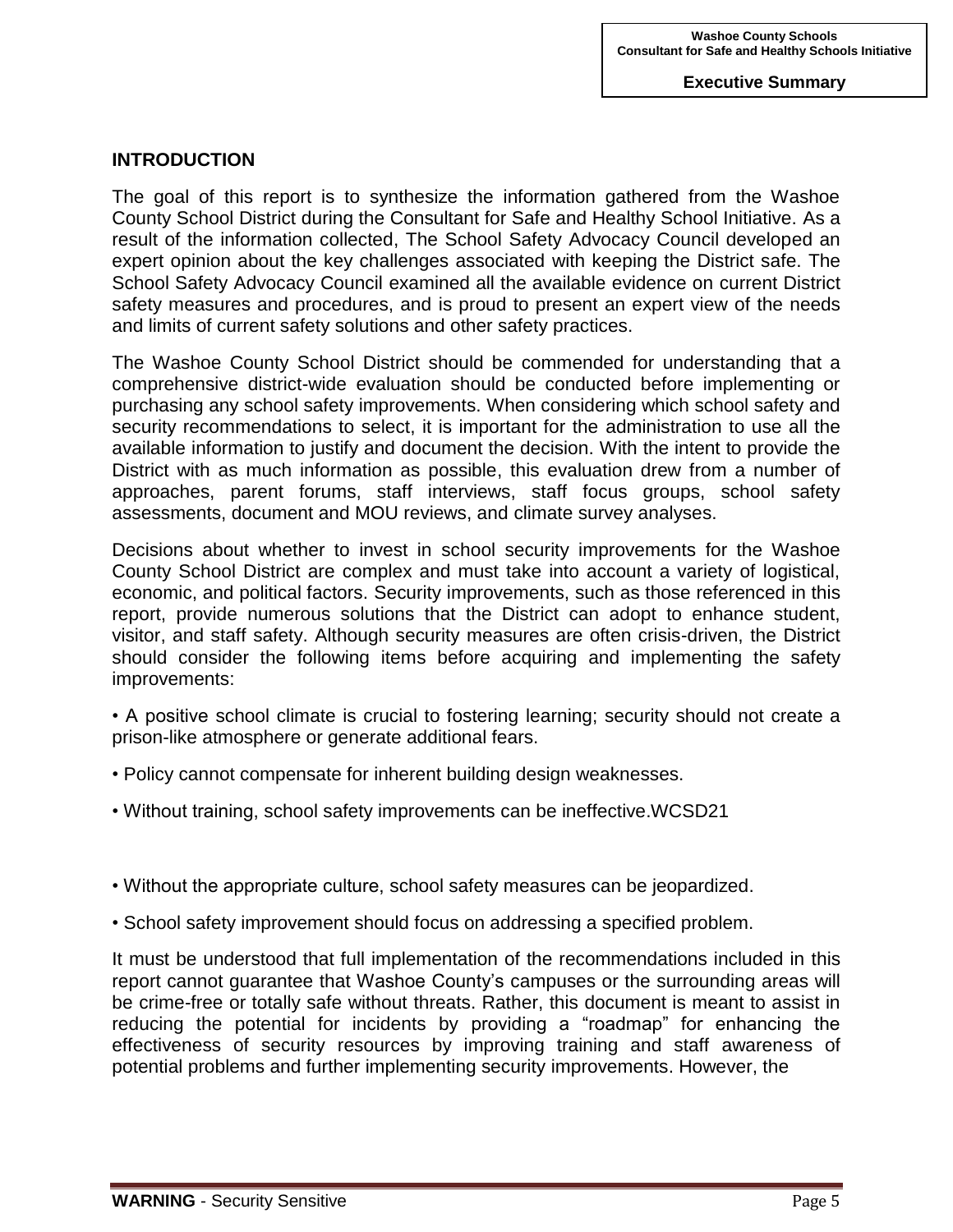School Advocacy Council believes that security equipment is only one part of the District's total security "system".

Additional components of the overall security strategy must include the application of existing policies, procedures and processes, the selection, recruitment and retention of trained staff, proper staff supervision, communication and collaboration with the administration and other stakeholders, and law enforcement involvement.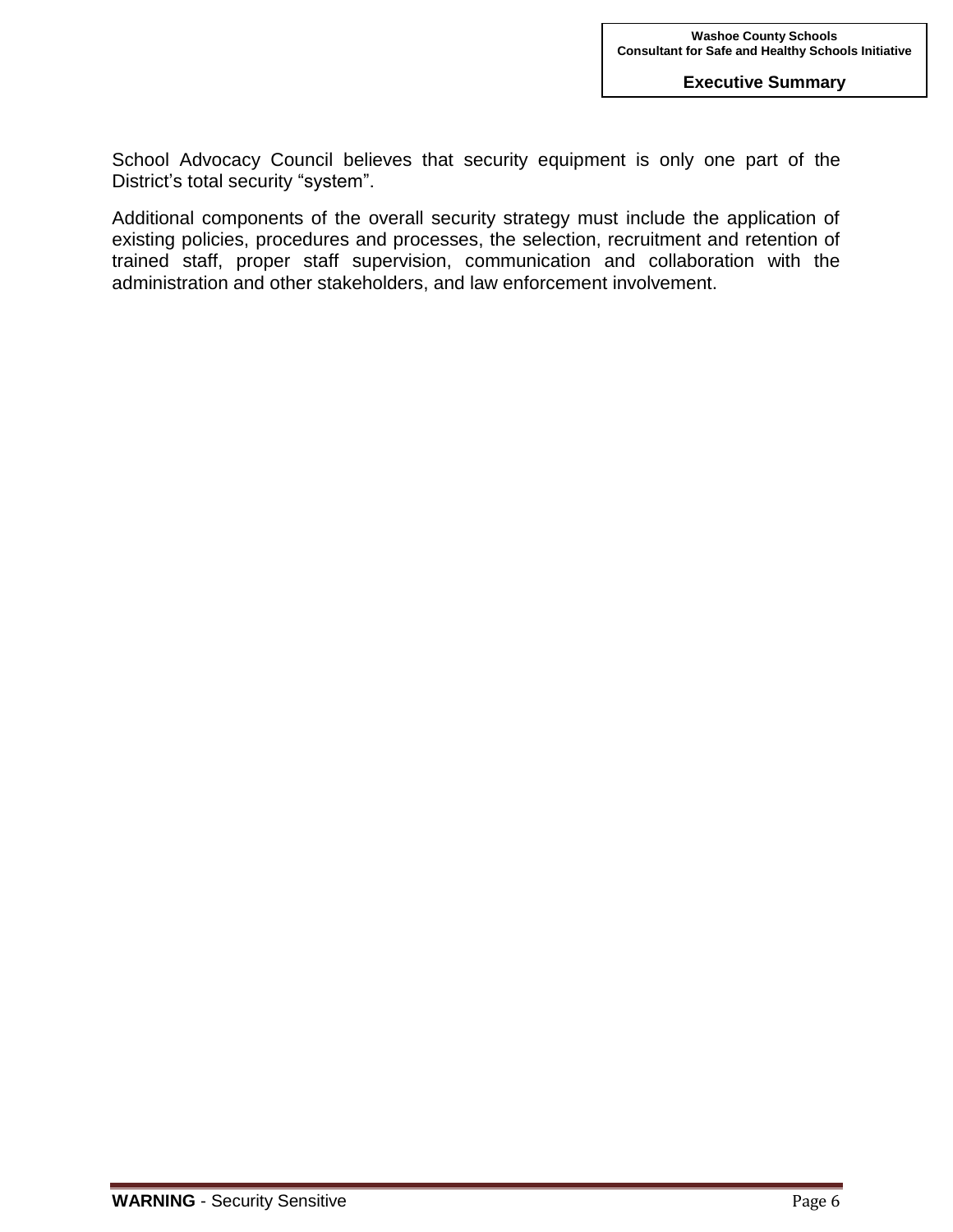# **ABOUT THE SCHOOL SAFETY ADVOCACY COUNCIL**

The School Safety Advocacy Council (SSAC) was established with the goal of providing the highest quality school safety training and services to school districts, law enforcement agencies and communities. The Council strives to expand beyond a singular approach of relying on law enforcement as the only solution to school violence and transition to a cooperative approach which includes all of the educational stakeholders.

With Curtis Lavarello as the Executive Director and Sean Burke as the President, the School Safety Advocacy Council has become the recognized leader in school safety services and training. The Council is currently the host of the largest conference in the nation addressing all aspects of school safety, the National School Safety Conference, as well as the National Conference on Bullying, both conferences draw professionals in their respective fields from all over the world. The Council also hosts the National Executive Leadership Academy on School Safety, which is attended by managementlevel professionals from education and law enforcement from across the nation.

In addition to the national conferences, the School Safety Advocacy Council works in cooperation with the U.S. Department of Justice, National Institute of Justice and its centers, the Justice Technology Information Center and the Small Rural Tribal Boarder Center, to provide training and services to school districts and law enforcement agencies nationwide. In an effort to provide the most accurate and up-to-date information to education and law enforcement, SSAC works to develop technology and initiatives with the U.S. Department of Justice and its centers on addressing current school safety needs.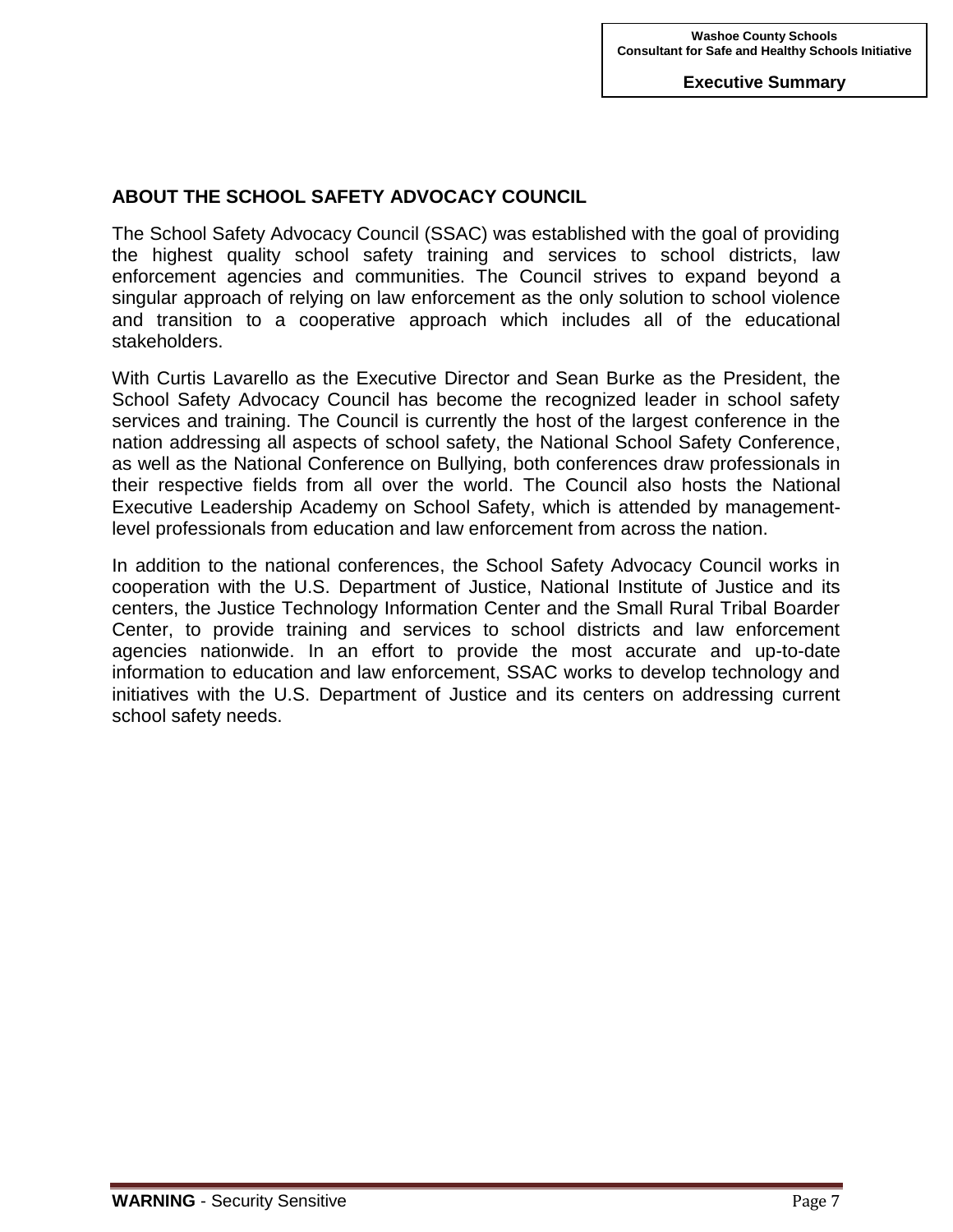# **PROJECT OVERVIEW**

The Washoe County Schools Consultant for the Safe and Healthy Schools Initiative was divided into three phases: Information Collection, Recommendation and Implementation, and Review and Presentation. These phases guided the process and ensured the effective achievement of the goals set forth in the scope of work.

#### *Phase1: Information Collection*

This was the most important phase of the project and is the cornerstone for all recommendations or actions going forward. It was imperative to be as thorough in all information-gathering efforts so that as many stakeholders as possible were involved in the process.

For the purpose of this project, the School Safety Advocacy Council was not solely attempting to collect negative opinions or safety areas in need of improvement, but also making a concerted effort to identify the positive efforts and initiatives the District has implemented. In any accurate assessment of school safety, it is just as important to recognize the positive efforts as it is the negative ones in an attempt to improve.

#### *Phase2: Recommendations and Implementation*

In this phase of the project, all of the collected information was synthesized, reports and deliverables were completed and submitted to the District. Reports detailing the information collected of positive school safety initiatives and areas of concern were created and sub-divided by department and/or initiative. This format allows the team to meet with any department or individual necessary to discuss the findings and recommendations. .

One of the deliverables, using information from the project, is a district-specific school safety assessment tool that the district-and-school-level staff will be able to use to conduct assessments of any school or district building. This tool allows the District to develop an accurate view of safety and related factors at each of their schools and provide guidelines and suggestions for improvements.

## *Phase 3: Review and Presentation*

In this phase, all of the individual reports, findings, recommendations, policies and procedures, deliverables, and evaluation components were combined into a single comprehensive report on the initiative. This report is reflective of and provides a pathway to accomplish the strategic goals of Envision WCSD 2020 of the Washoe County School District. A comprehensive final report will be presented and discussed with the Safe and Healthy Schools Commission, Board of Trustees, and school administration.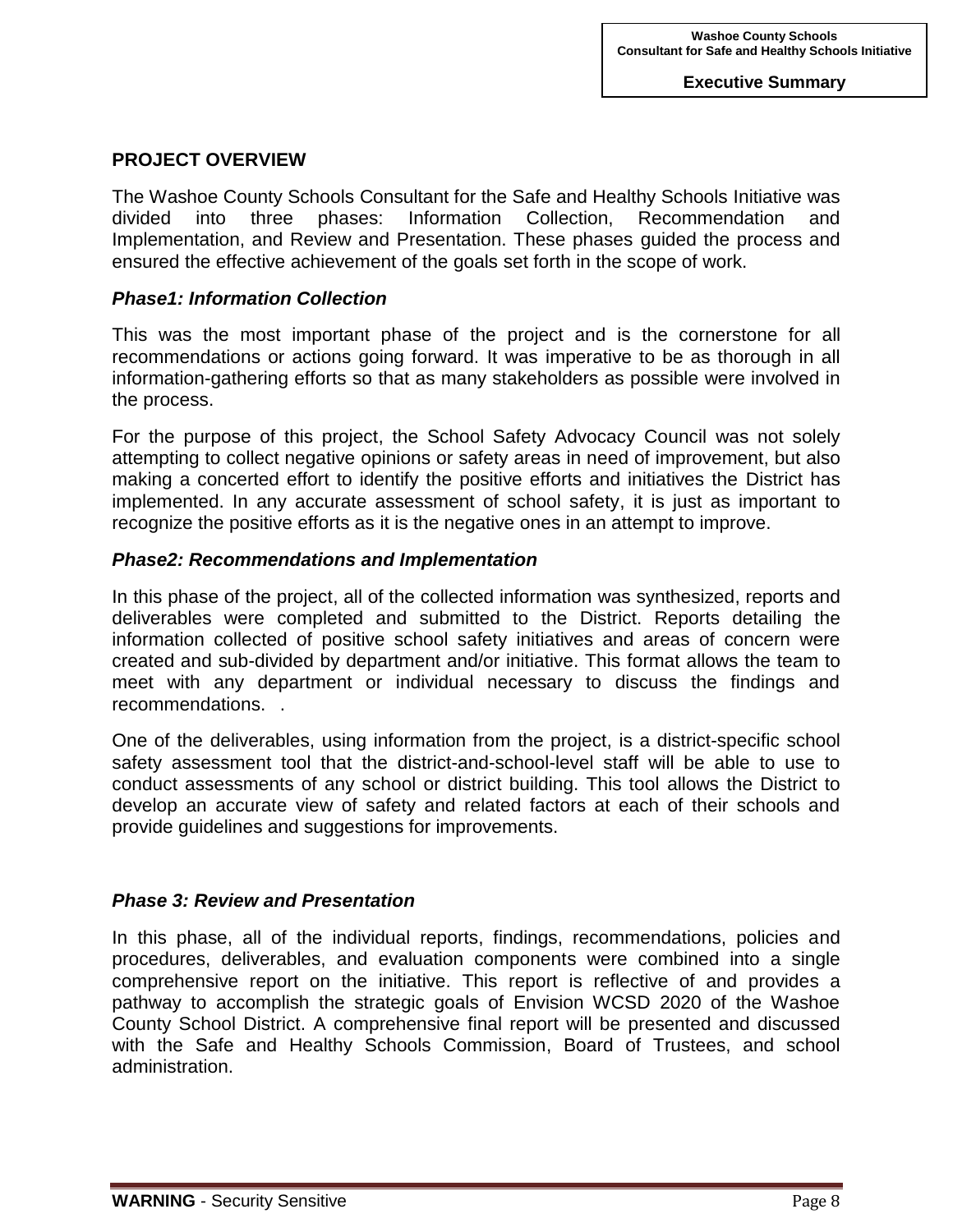# **EXECUTIVE SUMMARY OF FINDINGS**

#### **Emergency Operations Plan**

The Washoe County School District, the Office of Emergency Management and its director, Jim Hendrickson, have developed an effective emergency operation plan that promotes the safety and welfare of the District while regulating its operation during a crisis incident or medical emergency.

The Washoe County School District has designed a multi-hazards approach to emergency planning and has adopted the national standard command and management structure, National Incident Management System (NIMS), and is thereby better prepared to mount a rapid, coordinated, effective response when a crisis or critical incident does occur. The U.S. Department of Education and U. S. Department of Homeland Security recommend that school districts adopt NIMS and the Incident Command System (ICS) as their standards for incident management. The Washoe County School District has embraced NIMS and ICS, which enables them to coordinate the management of incidents and emergencies with local emergency responders using standardized sets of concepts, principles, and terminology. This coordination of management provides for a more effective transfer of authority, acquisition of resources, and communications during a school emergency.

#### **SCHOOL SAFETY ASSESSMENTS**

The School Safety Advocacy Council completed a number of school safety assessments and developed a data-driven justification for matching a problem to a potential solution(s). The objective of a school safety assessment is to gather, analyze, and communicate information about threats, likelihood, assets, vulnerabilities, and consequences in a way that allows school officials to decide what actions to take. Actions are intended to create a level of protection that reduces the vulnerabilities to threats and their potential consequences, thereby reducing risk.

A school safety assessment is useful in determining the potential impacts of threats and hazards to the assets in an individual school, or across a district. The school safety assessment can provide the foundation and justification for identifying and prioritizing actions, including modification to existing safety and security initiatives. No matter the method used, the end result should be a prioritized list of security improvements for the school. School officials should review their identified needs and assign prioritization, keeping in mind limits imposed by local and school mandates, political and parental concerns, and, lastly, police and local fire department professional judgment and advice.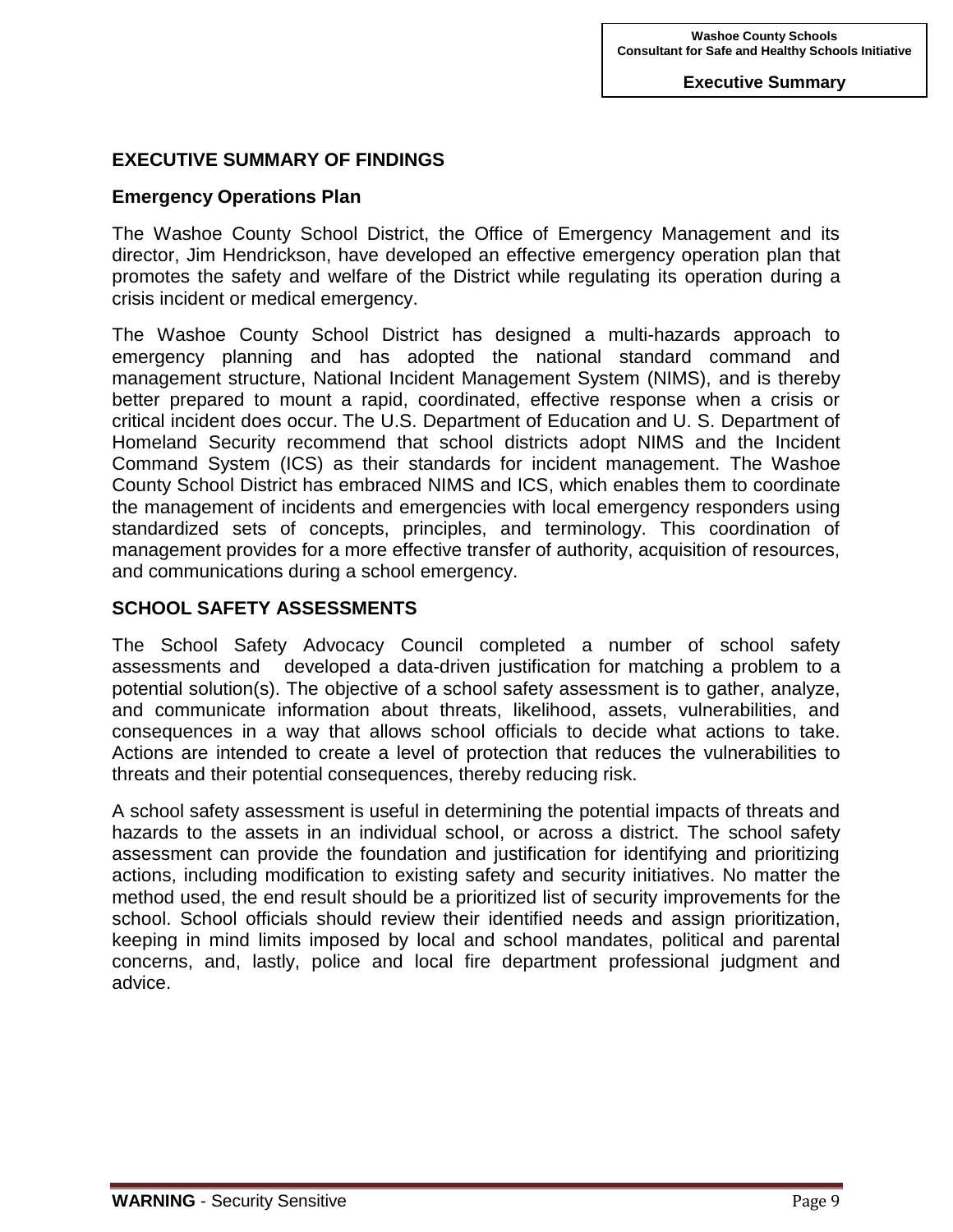**Finding:** Effective access control and security efforts begin at the perimeter of the school and its property. A robust fence defines school boundaries and forces a perpetrator to consciously trespass rather than allowing idle wandering onto a campus that has no fencing. Appropriately considered fence implementation can potentially deter, delay, and/or prevent unauthorized access and criminal activity.

#### **Single Point Entry (Mantraps)**

**Finding:** It is recommended that all Washoe County School District buildings adopt the use of a single-point-entry system with a mantrap. Mantraps are personnel accesscontrol devices that feature a secured space equipped with two or more interlocking doors and a personnel detection system to ensure only one person (or a limited number of people) at a time can pass through into the school. The mantrap tends to be designed like an air lock—a visitor enters through exterior doors, passes into a secured vestibule with locked (bullet-resistant) doors at the other end, and exits into the school through the locked doors once they are screened and access is granted.

Because mantraps require specific designs for each individual school or building, they are also highly customizable. Although the main function of a mantrap is to ensure only one person (or specified quantity of people) at a time is screened prior to being permitted access, this can be accomplished using a number of integrated technologies such as electronic access cards, cameras, metal detectors, computer systems, and biometric access devices.

#### **School Visitor Management**

**Finding:** The District should mandate a single standardized electronic-visitor management system. The system should be capable of replacing manual paper-based logs, and allow schools and facilities to produce visitor badges, provide student tardy and hall passes and electronically check visitors against known sexual predator and offender databases. The standardization and policy on visitor management will better control access to Washoe County School District schools and facilities and provide enhanced protection for students and staff.

#### **Secure Classrooms**

**Finding:** Classroom function locksets have been standard for classroom doors. A key cylinder is located on the outside of the door. When the door is locked, no one can enter the classroom, but those inside the classroom can exit unimpeded. If the door is unlocked and a school lockdown occurs, however, the teacher must open the door, step into the hallway, lock the door, step back inside the classroom, and close the door.

Washoe County School District should install classroom security function locksets that have a key cylinder to the classroom side of the door so that the door can be locked without leaving the room. The locks selected should be able to be unlocked from the inside by applying pressure to the handle, and they should meet applicable life safety and fire codes to allow emergency evacuation.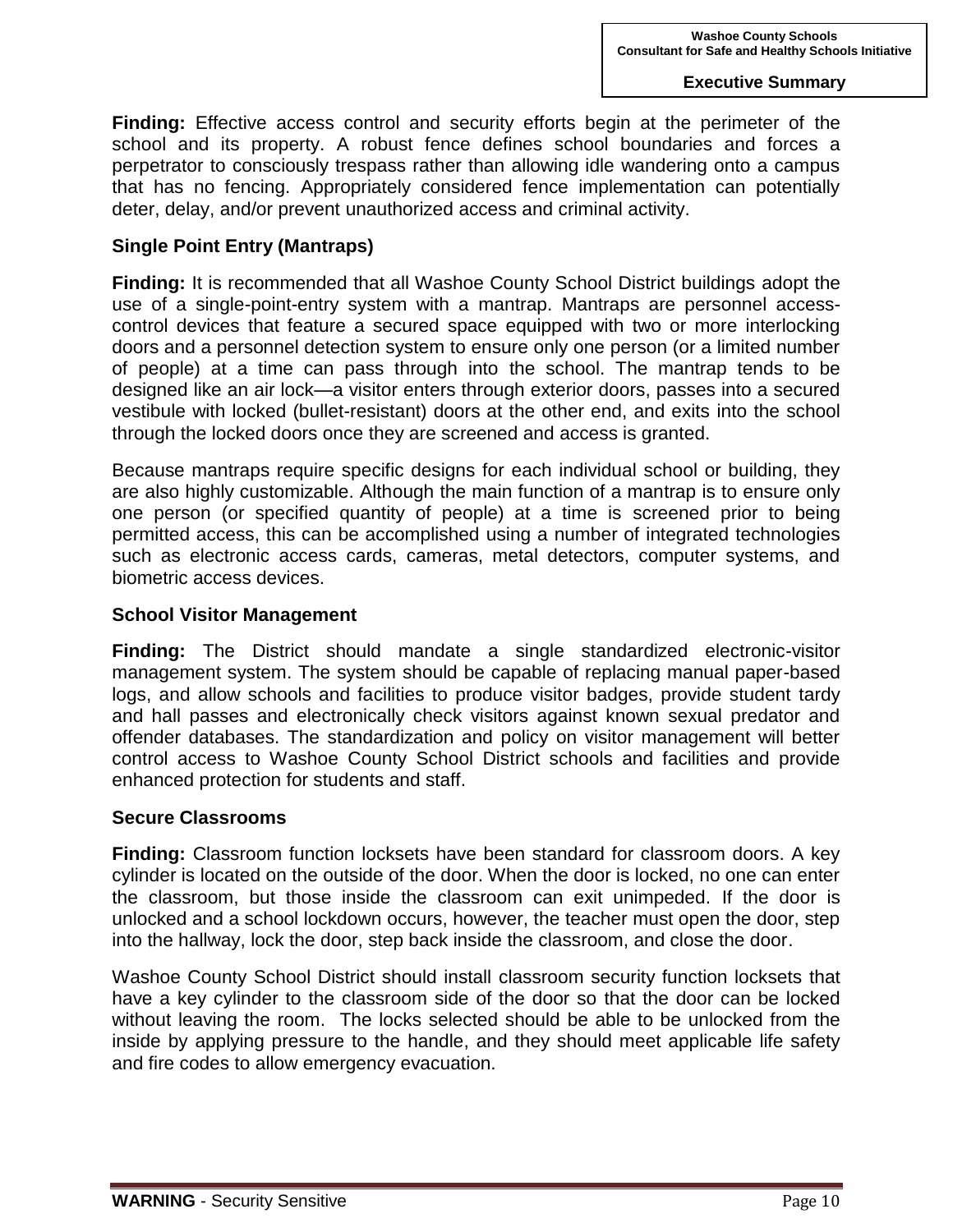#### **Student Off-Site Evacuation Location**

**Finding**: There are two primary types of evacuations utilized by schools. One is the typical on-site evacuation, where students and staff are evacuated from the school building to a safe location on the school grounds. The most common on-site evacuation is a fire drill where students are directed to leave the building and assemble at a safe location at least 50 feet from the building.

The second type is off-site evacuation, where students and staff are moved off school grounds to another location for their safety. An off-site evacuation should require authorization from school administration to facilitate the coordination and mobilization of resources required for such movement. Off-site evacuation may require bus transportation, or the school population may be able to walk to the off-site evacuation location. If walking to the off-site location is the preferred option, faculty, staff, visitors, students and individuals with disabilities and special needs must be able to complete the walk, or have alternative arrangements made to transport them to evacuation site.

Schools should designate two off-site evacuation locations: a primary location which may also be the designated off-site parent reunion area and an alternate location that can be used until students are transported to an off-site parent reunion area, or dismissed from the off-site location. Students should never be released from any evacuation area but only released from the parent reunion area where proper student accounting and release procedures can be conducted.

#### **Parent Reunification Area**

**Finding:** During school incidents the arrival of parents at the school may disrupt the efforts of those dealing with the crisis. To allay parents' concerns and curtail unnecessary response to the school, timely and accurate information about the incident should be provided via the District's mass-notification and communications systems.

The parent reunification area is the central location where parents can assemble; school staff can begin the process of reuniting students with their parents; and parents can be provided with information about the school emergency. A well-organized parent reunification area and preplanned student release process will reunite parents and students in an orderly and accountable fashion.

## **Staff School Safety and Emergency Management Professional Development**

**Finding:** The school District should develop and implement a professional development program focused on building employee capacity in the area of school safety and emergency management. A professional development program, delivered online and/or in person, with content developed by subject-matter experts will support and enhance the capacity of the school District and its schools to provide a safe and orderly learning environment for students.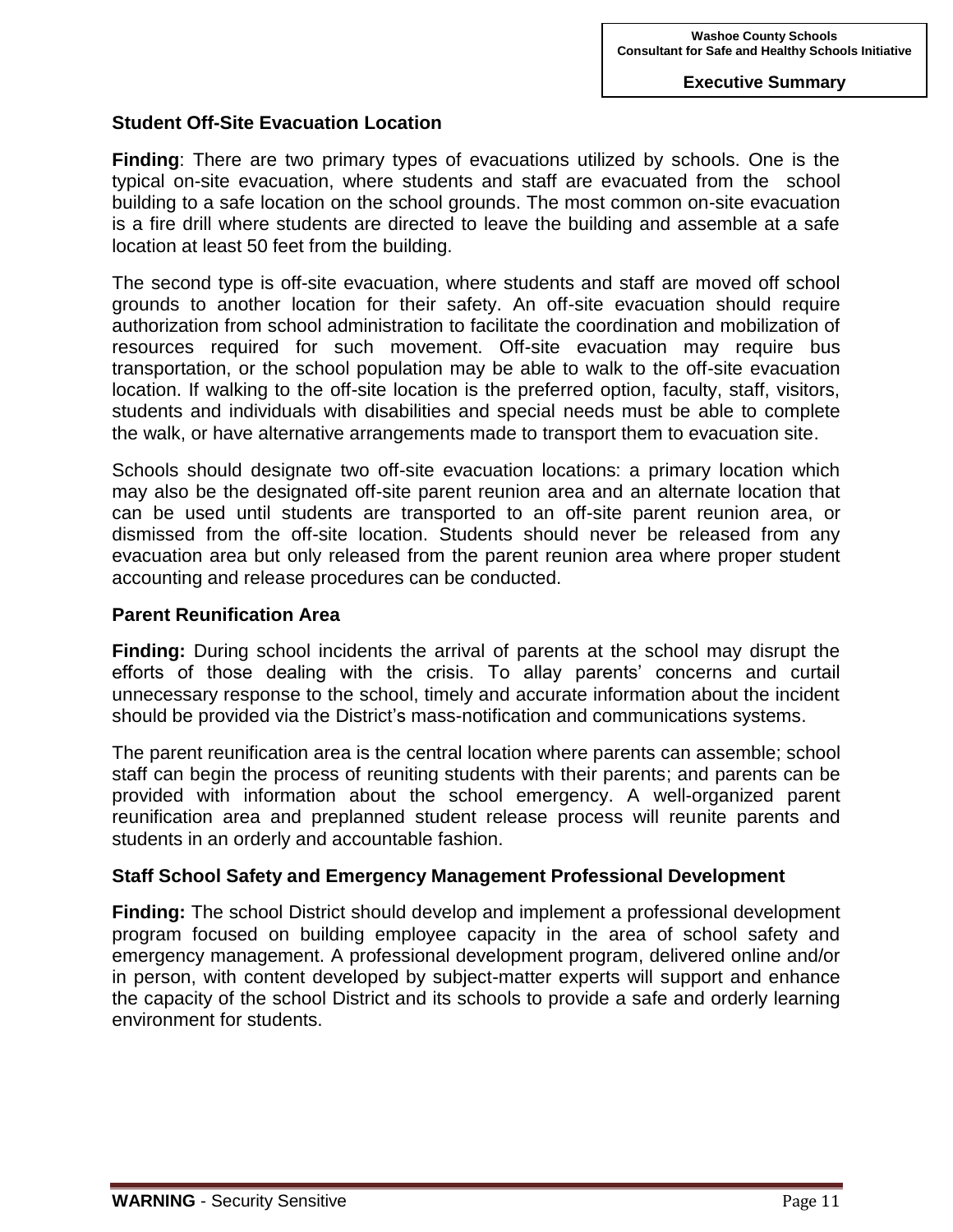Recognizing and responding to a crisis takes practice. The more a plan is practiced, reviewed and improved, the better that plan will be implemented. In addition to the District's required drills/training, the District's administration and school staff should continue to review the roles, responsibilities, relationships, communication strategies and resources that would be critical, should an actual crisis occur.

#### **Campus Door Numbering**

**Finding:** The rapid response of emergency responders to an incident at a school can be critical. Most schools assessed had dozens of doors providing entrance and egress to their buildings. During an emergency it may be necessary for responders to gain access through the door closest to the emergency scene. Numbering external doors can be extremely valuable to emergency responders and will, also, assist students and staff in acclimating themselves to door locations in case of an emergency.

## **School Key Controls**

**Finding:** Because all locks have an associated key, access-control vulnerability is introduced when key distribution and key access is not properly controlled. For this reason, the school district should develop policy and procedures to keep an accurate and current account of those individuals who have keys to areas on school property. Master keys and spare keys should be separately secured to prevent unauthorized people from taking keys. Additionally, records of key access and ownership should be regularly maintained to ensure that locks can be rekeyed in the event of key loss or misplacement.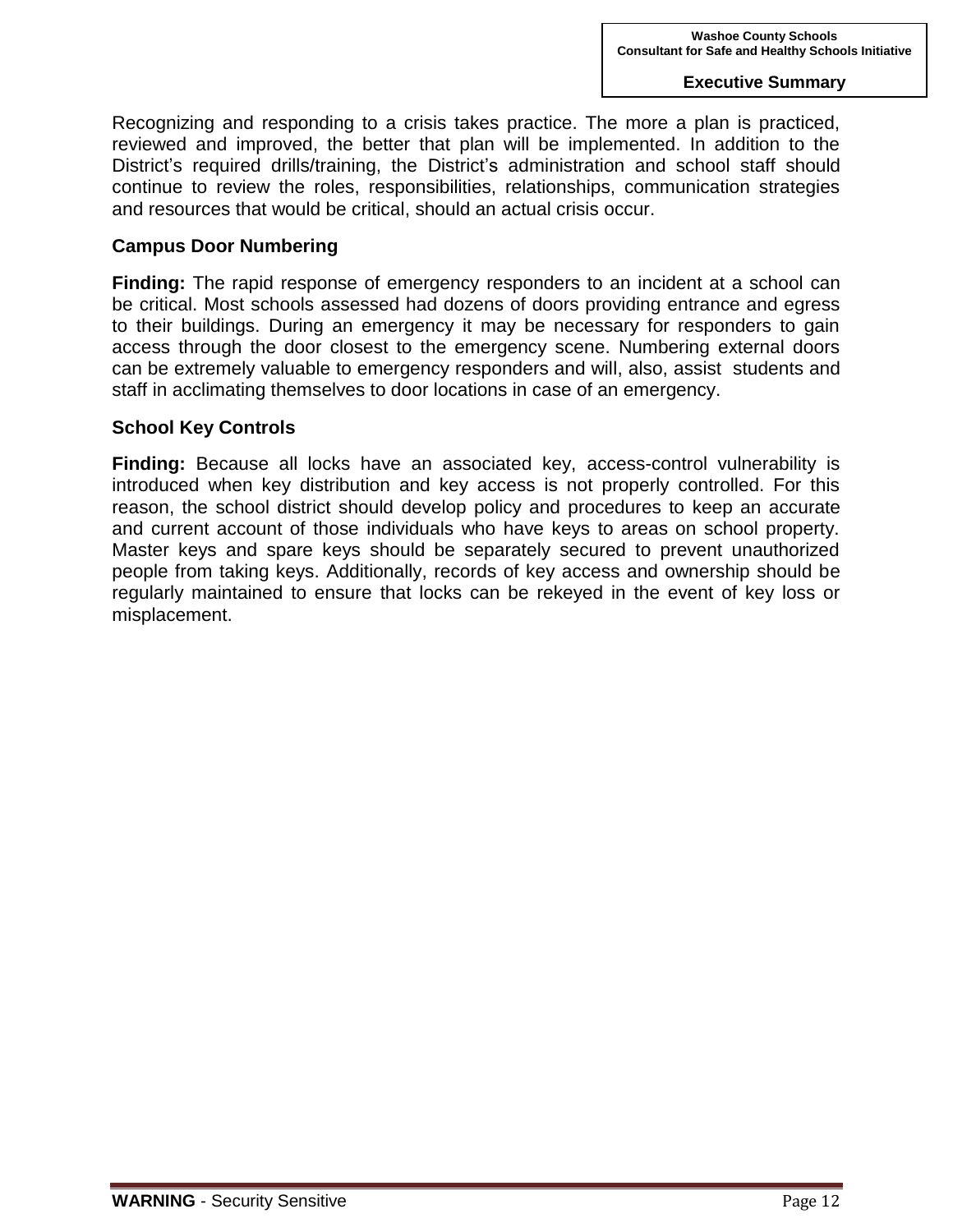# **STAFF INTERVIEWS AND DEPARTMENT REVIEWS**

# *School Police Department*

The Washoe County School District Police Department is headed by Chief Jason Trevino. The agency serves as a fully commissioned law enforcement agency within the state of Nevada.

The mission of the Washoe County School Police Department is to provide a safe and secure learning environment, which promotes an atmosphere of trust between the multiethnic, multi-cultural school community and the police department. Working hand in hand with local, county, state and federal agencies, the Washoe County School District Police Department is committed to eliminating violence, weapons, substance abuse, vandalism and other hazards from its schools.

#### *Office of Emergency Management*

The Office of Emergency Management is a division of the police department tasked with "a wide variety of functions in order to create a more resilient school community in the event of an emergency or crisis that might affect our students, staff and schools." The director and only staff member of this office is Jim Hendrickson, who by job description, coordinates the District's emergency plans and crisis response, trains district personnel in the emergency response procedures, conducts drills and exercises, and plans and implements enhanced safety programs.

## *Safe and Healthy Schools Commission*

The Safe and Healthy Schools Commission's purpose is to advise the Board of Trustees on issues relating to the safety and security of schools, which may include prevention/intervention, mitigation, preparedness, emergency response, and recovery. This is done by reviewing District policies and procedures in these areas against national best standards and recommending changes to policies and procedures.

The establishment of the Safe and Healthy Schools Commission by the Washoe County Board of Trustees confirms the board and District's dedication to safety and security. The Commission, with the establishment of the multi-year Consultant for Safe and Healthy Schools Initiative, has shown a strong commitment to improving all aspect of safety and security inside the District. In all of the dealings with the Commission, the members have consistently displayed the utmost concern for the safety of staff, students, and visitors of the District.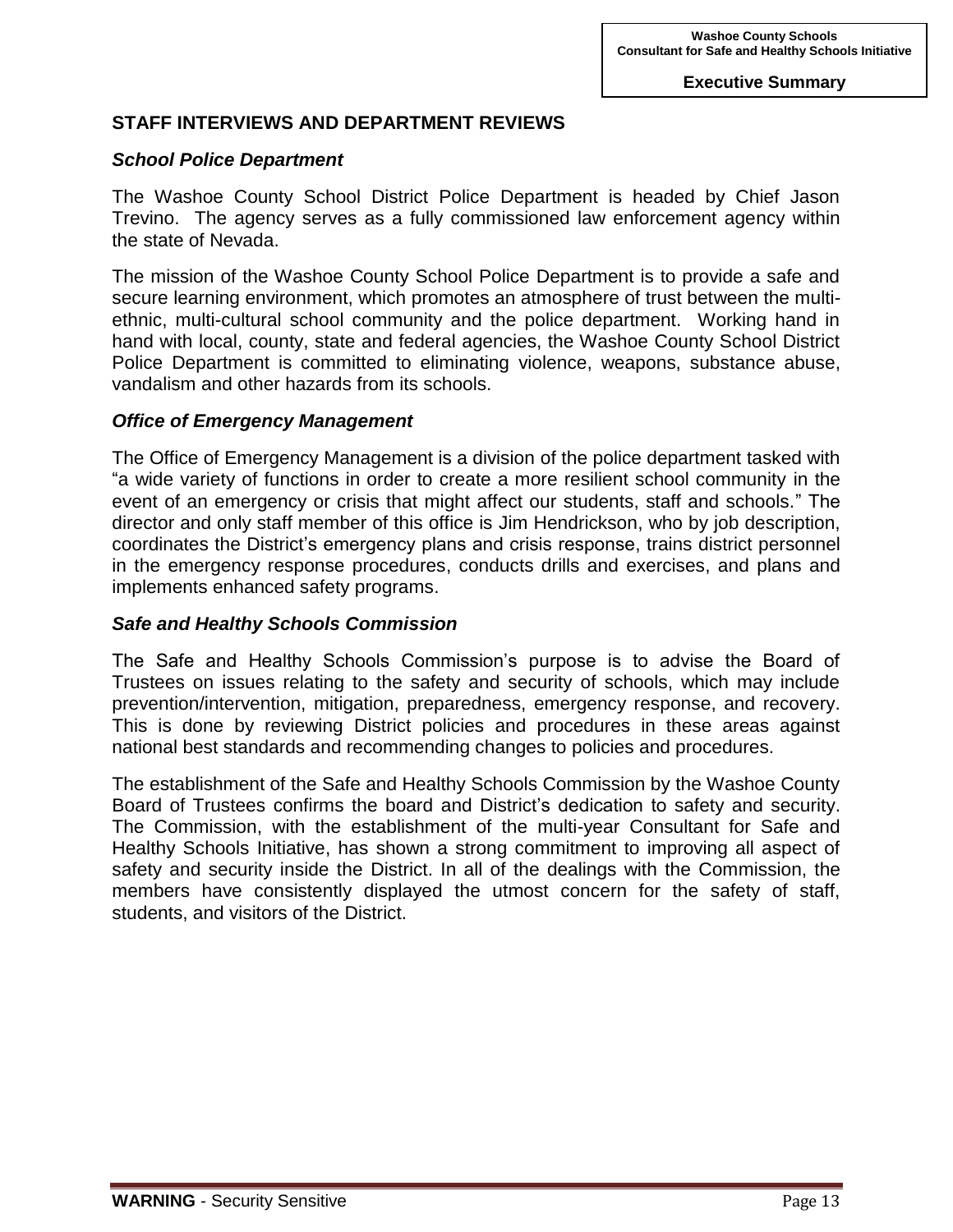#### *Student Services and Equity and Diversity*

● It is recommended that that District expand restorative practices, which are grant funded and currently still in the pilot stage throughout the district.

● Department has challenge providing mental health services and follow up due to district limitations. Department should research the feasibility of contracting mental health services with outside public or private agency.

● Department finds principals not following behavior matrix and reverting to zero tolerance policies. School level administration training should be provided to reinforce use of behavior matrix and need for constant district-wide services.

• Continue with goal of all staff receiving cultural training by 2020 and establishing ongoing training program for reinforcement

#### *Information Technology*

• Department has a concern over its lack of input on vendor selection. Process should be adopted to include IT in vendor and product selection.

● Department states all upgraded Cisco phones can be programed to call 911 without requiring the dialing of 9 first, and that other existing phone systems in district would have to be examined to determine if it was possible. District should immediately mandate Cisco phones be reprogrammed to eliminate the need to dial 9 prior to 911, and that IT begin researching the other phone systems to do the same. District should, also, launch district-wide educational program for staff and students on 911 dialing procedures.

● Access control to IT department and storage area of administration building should be upgraded.

● WCSD21 plan contains a 1:1 technology-rollout plan that has not begun implementation. Extensive planning on student-digital-citizenship training, device security and storage should be conducted prior to purchase and disbursement of devices.

• District should develop policy for mobile-device storage and security that is currently on a school-by-school basis.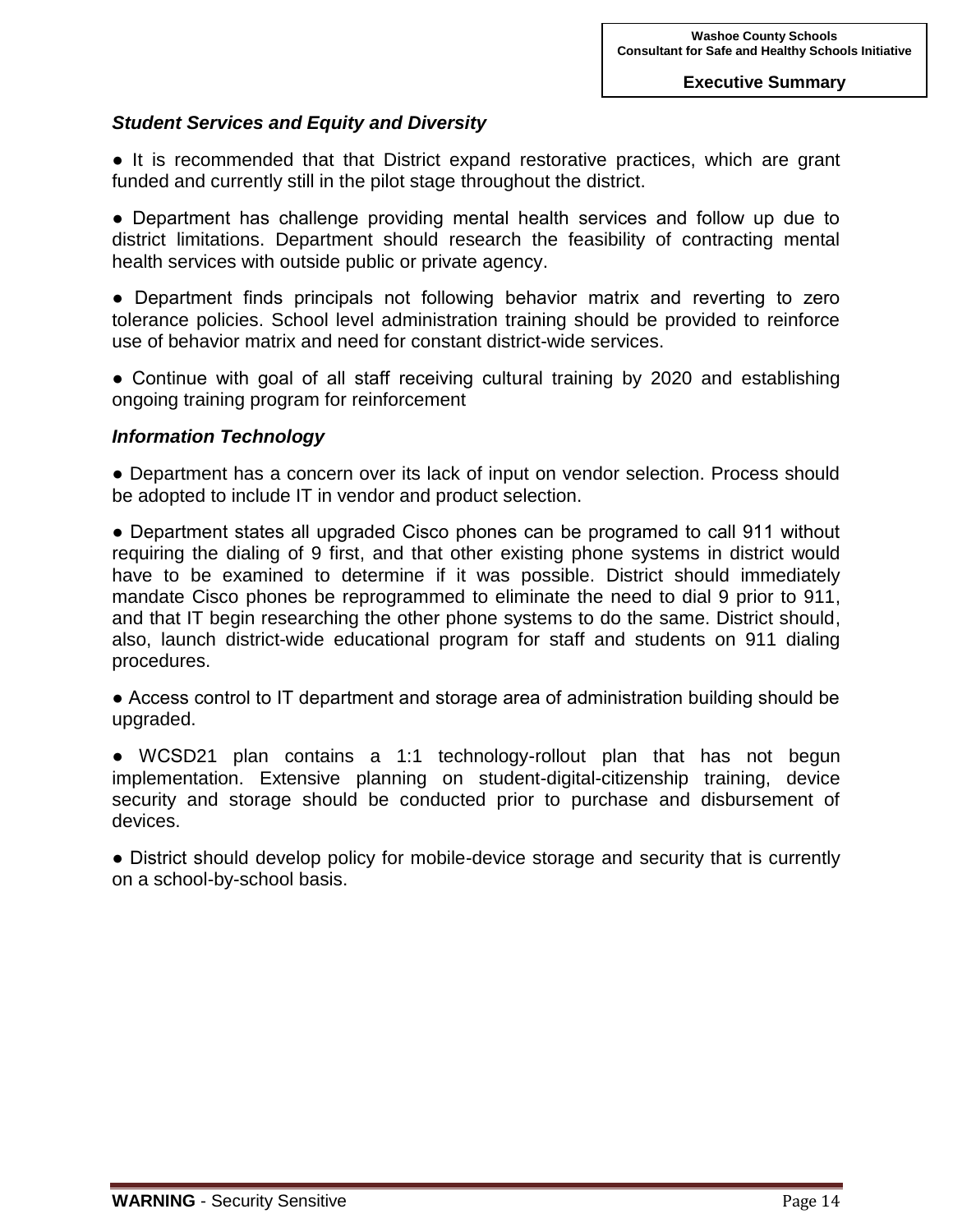#### *Student Health Services*

• Ideally, each school would have its own full-time RN, but department should continue current efforts to reduce the number of schools a nurse must service to two schools.

● District should look to expand hours of clinical aides in middle schools from 5.5 to 6 to facilitate better coverage.

● Department should expand efforts to digitize student records and move away from paper records to improve remote access by nurses.

● Nurses should be part of all-crisis teams and involved in emergency planning.

#### *Food Services*

● Currently cafeteria staff relies on school-based emergency training. An annual department-specific emergency training program should be established.

● All cafeteria delivery doors should have fish-eyed viewers (peepholes) installed.

#### *Transportation*

- Student rosters and daily count should be moved from paper to an electronic format.
- Conduct a security assessment of all bus compounds.

#### *Facility Management*

● Continue the policy that once the facilities office identifies and confirms the emergency status of a maintenance request, an emergency crew is immediately dispatched to the school, and the issue is quickly corrected.

• The department identified a security concern with the current school public address (PA) systems at many of the schools. District should consult with Rauland Borg, sole district vendor, to improve school PA systems.

● Facilities staff does not receive any department-specific emergency management training and should receive training in an annual training program, either online or in person.

● Department receives no requests for signage improvements at schools, even though lack of signage has been identified as an area of improvement

• Department reports that it receives numerous requests for campus rekeying that they do not have the capabilities to fulfill with only one locksmith. The department does not have staff to monitor key procedures, or district policy to follow.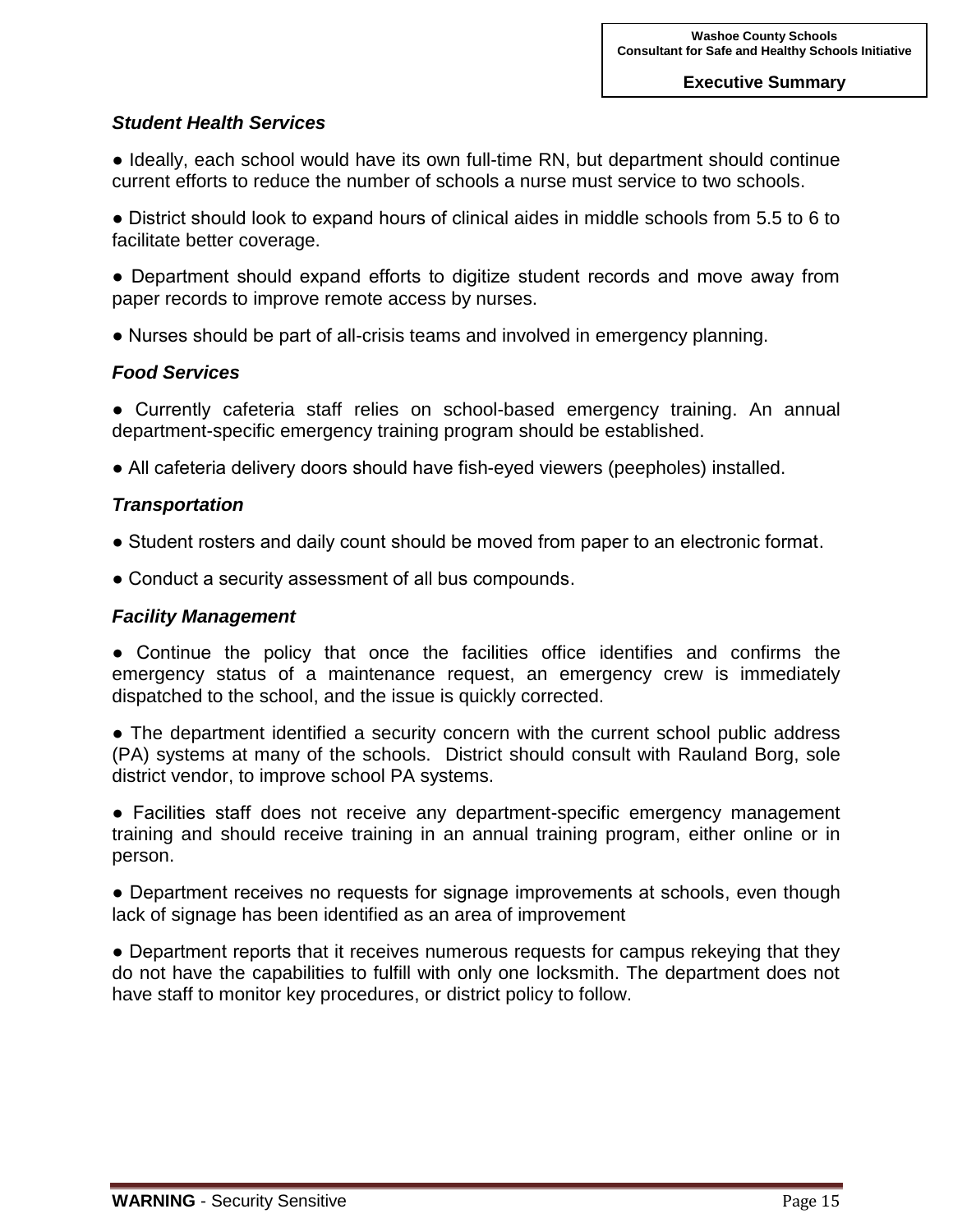## *Human Resources / General Counsel / Human Resources*

• District should improve or look to add another process for providing on-line, schoolsafety training to district staff, as current system is inadequate.

#### *External Partners*

● A cross-training program on mass casualties, triage etc. should be established to better prepare for emergency situations and insure continuity of care.

● External partners should be involved once District establishes tabletop exercises and full-crisis drill schedule.

● District should include external partners in emergency-response training to facilitate and clarify roles during an incident.

#### General Findings and Recommendations:

• Non-school based staff should receive specific crisis response training within their departments to be prepared for an event, if they are on campus.

- Provide all school administration staff with training on investigating bullying that is compliant with Nevada law.
- District should develop a district-wide policy on use of single-point-entry system.

● Standardize all emergency and security policies and procedures district-wide to facilitate similar responses in all schools and buildings.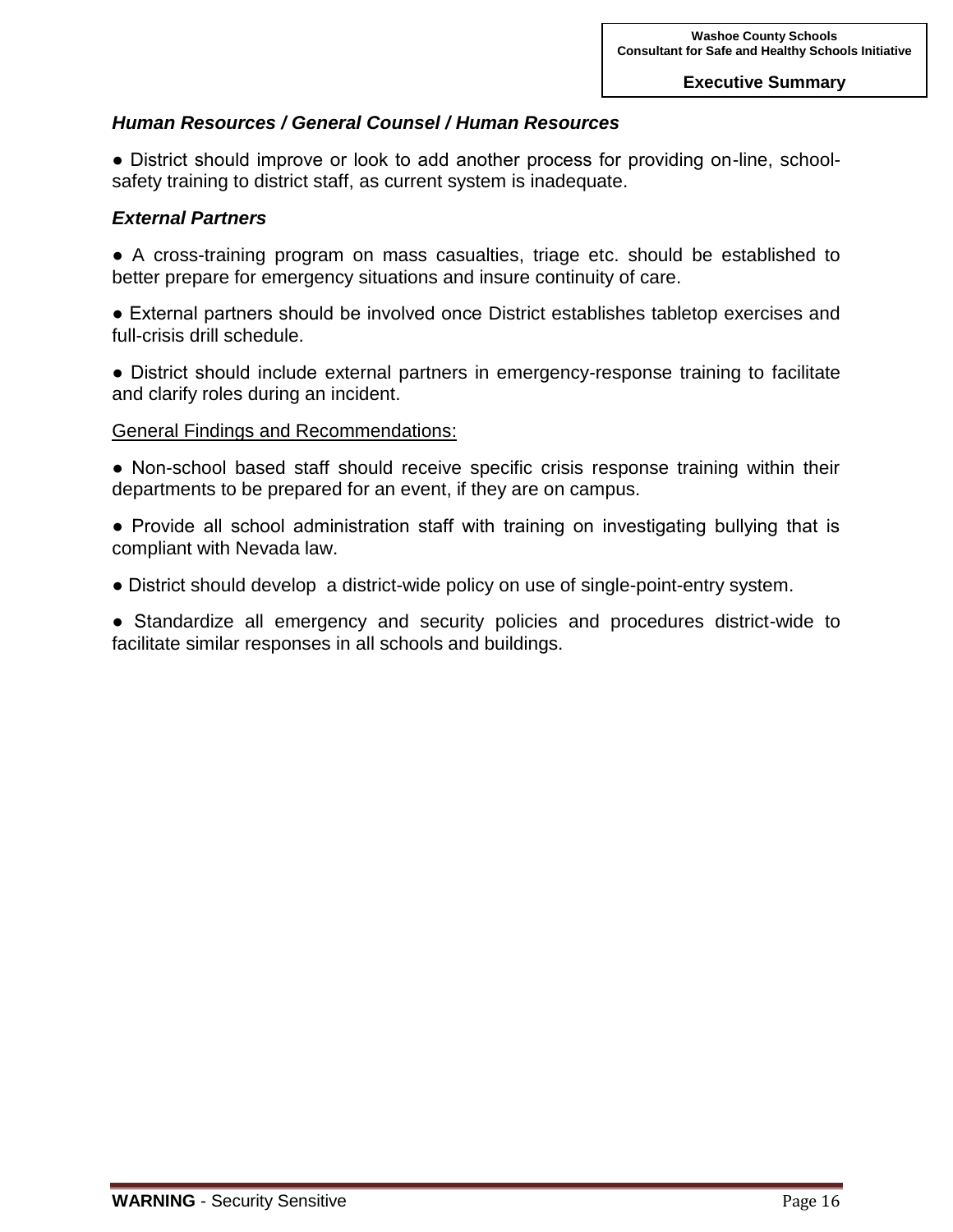# **District Staff Focus Groups**

By conducting four focus groups, the School Safety Advocacy Council was able to reveal detailed information and deep insight into the perception of safety within Washoe County Schools. The focus groups created an accepting environment that put participants at ease and allowed them to thoughtfully answer questions in their own words. Unlike surveys that are effective for collecting information about people's attributes and attitudes, the focus group allowed SSAC to gain a better understanding of participant's perceptions with more detail and insight.

# **Findings:**

• There was very high praise and numerous accolades given to the District police department, the job they perform, and the officers. There was also numerous mention of the responsiveness of Chief Trevino to concerns or issues from district staff. The concerns that all groups mentioned were that more officers were needed to cover middle schools, and that they hoped adding officers to middle schools would also increase police presence in the elementary schools.

• All relevant staff members had concerns over the lack of bullying training in response to the recent state law, and how much time of their day was taken conducting bullying investigations. Of their lack of training concerns, conducting bullying investigations was the most prevalent requested.

● Staff members, who worked at more than one school discussed the lack of standardization and consistency in school safety and emergency-management efforts between schools. It was strongly felt that the District should take more of a lead in security issues.

● All staff members voiced support over the current District initiatives of single-point entry, perimeter fencing, and door locks, and they agreed on the need for a visitormanagement system and access control.

● A number of staff in the focus groups felt that more parental notification was needed, and they voiced a concern over the effectiveness and reliability of Blackboard Connect; stories were related of Blackboard Connect failures.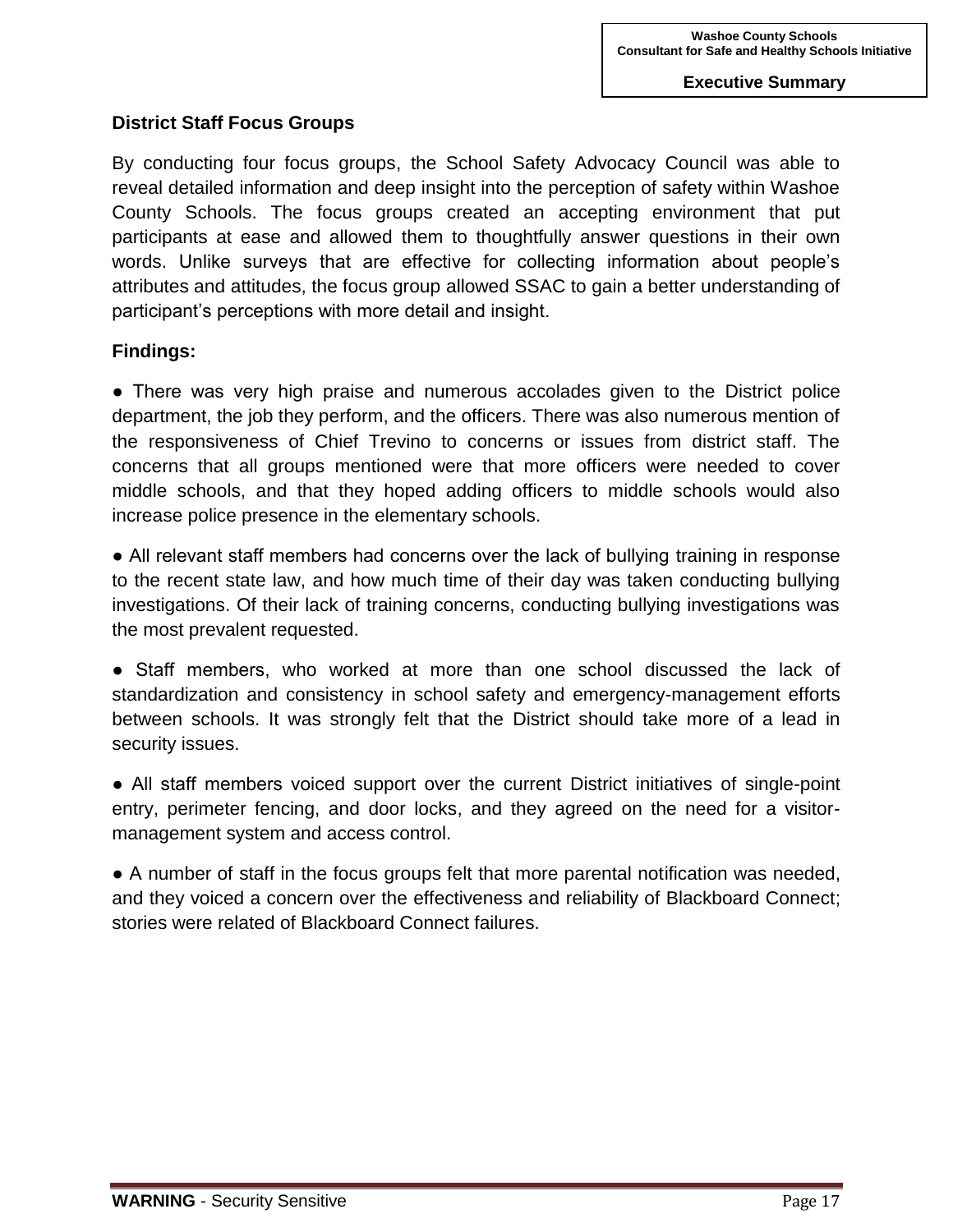# **PARENT AND COMMUNITY FORUMS**

In cooperation with the District, the School Safety Advocacy Council participated in a series of four parent and community public meetings on school safety. The forums were held in various geographic locations throughout the county to facilitate differing ideas and have as many parents as possible attend. The gathering of information from parents during the forums and in private conversations after the event, allowed the School Safety Advocacy Council to discover actual safety conditions and the perception of safety in their child's school.

## **Parent and Community Forum Locations**

North Valleys High School

Spanish Springs High School

McQueen High School

Galena High School

Members of the School Safety Advocacy Council participated in parent and community forums at the above four locations in the District. The District had a full panel representing most District departments attend each forum and had each forum video recorded to enable it to be played at a later date on the District access channel. Similar to what is seen in other districts nationally, there was a relatively low turnout of community members and parents. However, those who did attend had strong feelings on certain issues and were quite vocal.

The following information, concerns and comments were taken from the four parent and community forums.

• Concerns were raised over the lack of post-incident parental notification of lockdowns or campus incidents.

• The work of the school police and Chief Trevino was praised at all of the forums. An issue constantly mentioned was the addition of officers at the middle schools.

• The project and outside audit process was seen as a very positive step forward by attendees of forums, once it was announced and explained to them.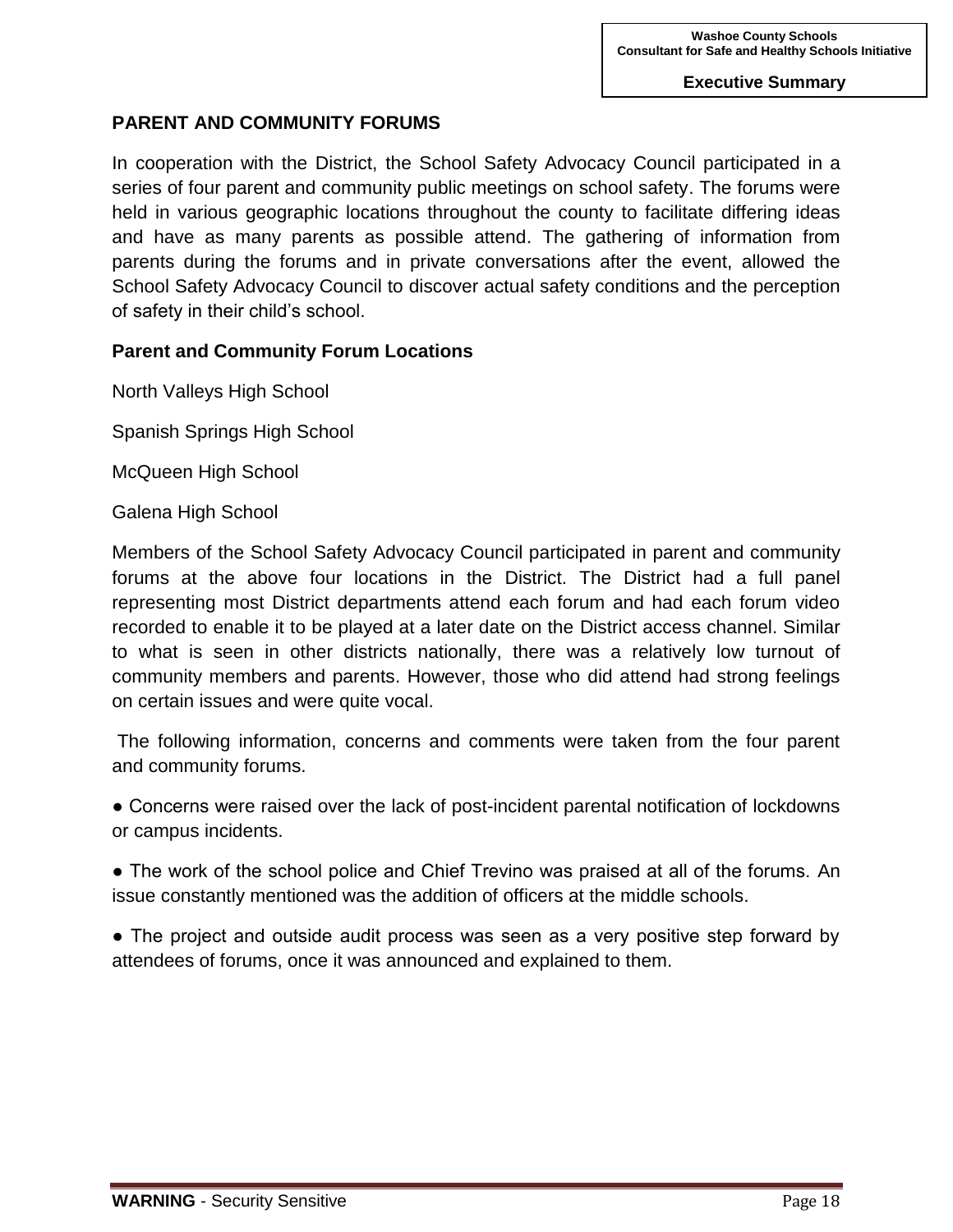# **CLIMATE SURVEY REVIEW**

Three years of data were reviewed and analyzed to look for trends, specify district strengths and areas of growth as it relates to school climate in the Washoe County School District. Using the school climate survey distributed to all staff, students, and families in the last three school years (2014, 2015, and 2016), there were numerous areas of strength that should be highlighted. However, some areas of growth were identified and it is recommended to dig deeper into the data through the use of a qualitative approach as opposed to the current use of quantitative data. For example, using the quantitative data presented and based on the recommendations in this summary report, the District would benefit from interviewing key target audiences that can deepen the understanding of the areas of concern identified.

## *Student Survey*

The student surveys (2014, 2015, and 2016) indicated that the majority of students felt safe during school and en route to and from school. This is a positive outcome to the work that is being done at WCSD. Students also believed that the adults in their buildings respected them, support them, and care about their progress.

WCSD offers a student voice conference which is now in its third year. This conference gives students the ability to have their voice heard in a forum that embraces open dialog. Last year, 139 middle and high school students attended the conference with 32 staff members. It is unclear what marketing was used to promote the programming or how students were selected but it would be beneficial for WCSD to expand this valuable collaboration with seeking students who can become leaders in their own schools.

Evidence was presented that the majority of students (more than 75%) would stand up for someone being teased. This is an indicator that students have learned skills to advocate for others and helps lend to a positive school environment. It was also noted that adults in the building care for the students. Students did indicate that they had been either teased or threatened in some way (55% in 2014, 54% in 2015). The student voice campaign could possibly be used as a springboard to engage conversations on how to change the behaviors of those students that victimize others. There was evidence that the Secret Witness program was not known by more than 50% of the student population in each of the years reviewed.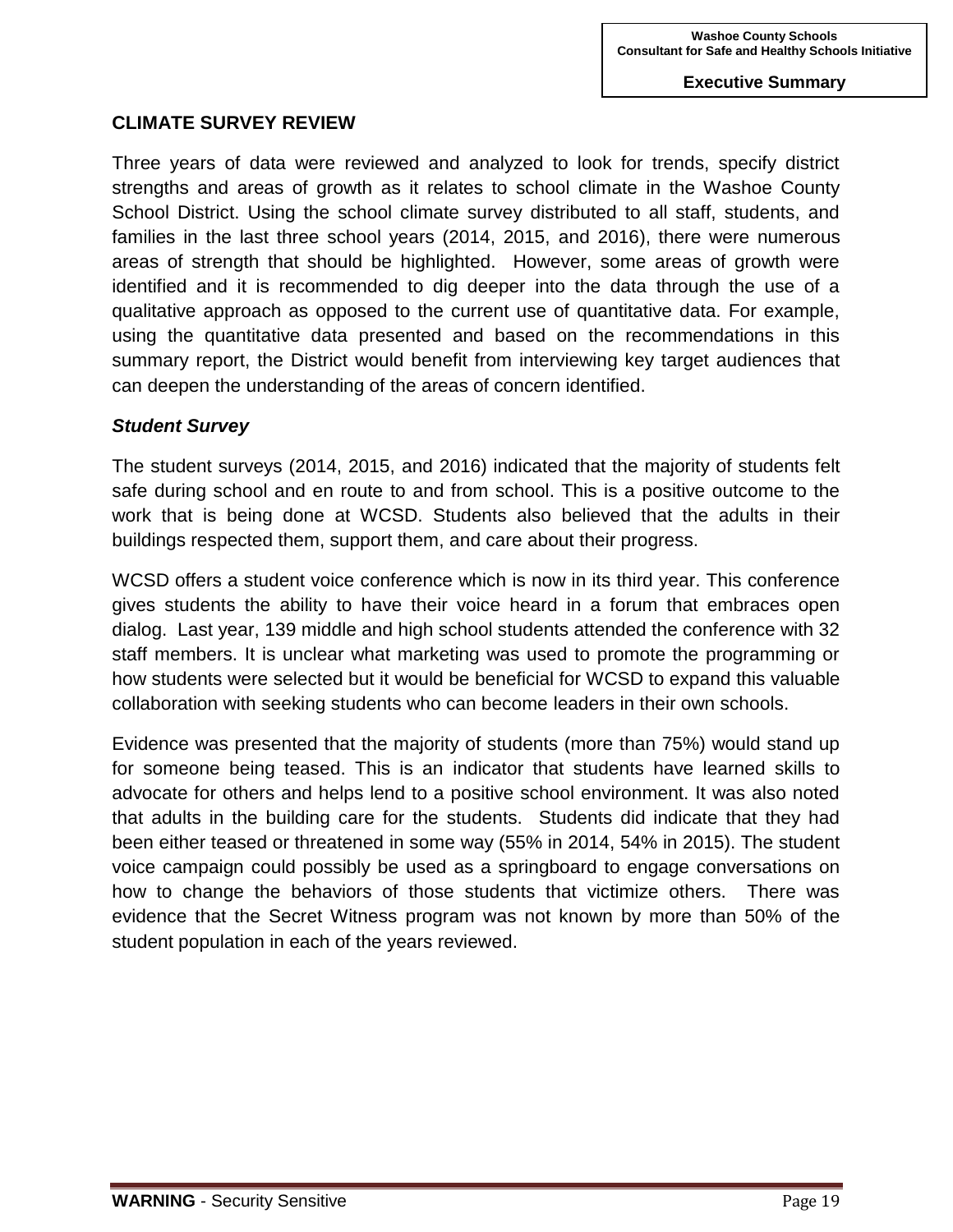# *Considerations*

• Increase participation of the student voice program and create a by-school feeder program that goes into the larger district. This program should occur more than once per year as a way of reviewing the data presented and creating solutions that are student driven.

● Re-examine the purpose of the Secret Witness and determine if it is something to continue or if there are other ways to promote and report incidents anonymously.

● Determine if student handbook and/or codes of conduct are articulated on school buses and if school bus personnel understand what those expectation are prior to being hired. Involve school bus personnel in professional development opportunities to make them a part of the larger school community.

• Create school based focus teams for students that can identify causes and effects of the areas of concern and determine an action plan to address them.

# *Parent Survey*

Parents overall believe the school is a supportive place for their child. This is evidenced by the responses over the past three years. Staff is viewed as friendly and welcoming to parents and there appears to be trust between parents and staff based on the survey results. Further, over 80% of respondents stated the Principal was available, courteous, and responsive to them. As a result, parents were happy with the communication with the school across all roles. At the high school level, however, it was stated that over multiple years, nearly 25% of parents felt the Principal was not professional in their communication with them.

Over the past three surveys, the majority of parents (86-87%) believe their child is receiving a quality education. Most parents felt that teachers are able to differentiate instruction based on the needs of their child and that there are high expectations for learning. 88-89% of parents felt that communication between parents and teachers was effective. However, there appears to be a trend with Native American parents (Black and Multi-racial closely behind them) in the middle and high schools that have a lower perception of effective communication from teachers than any other race.

Caring adults are prevalent in the school district with over 89% of parents on average reporting adults care. Parents believe that their child is treated fairly regardless of race, cultural background or family status. 25% of high school parents felt that behavioral expectations were not the same. Without reviewing suspension rates and discipline data, it is unclear if it is due to student consequences or a lack of clarity in the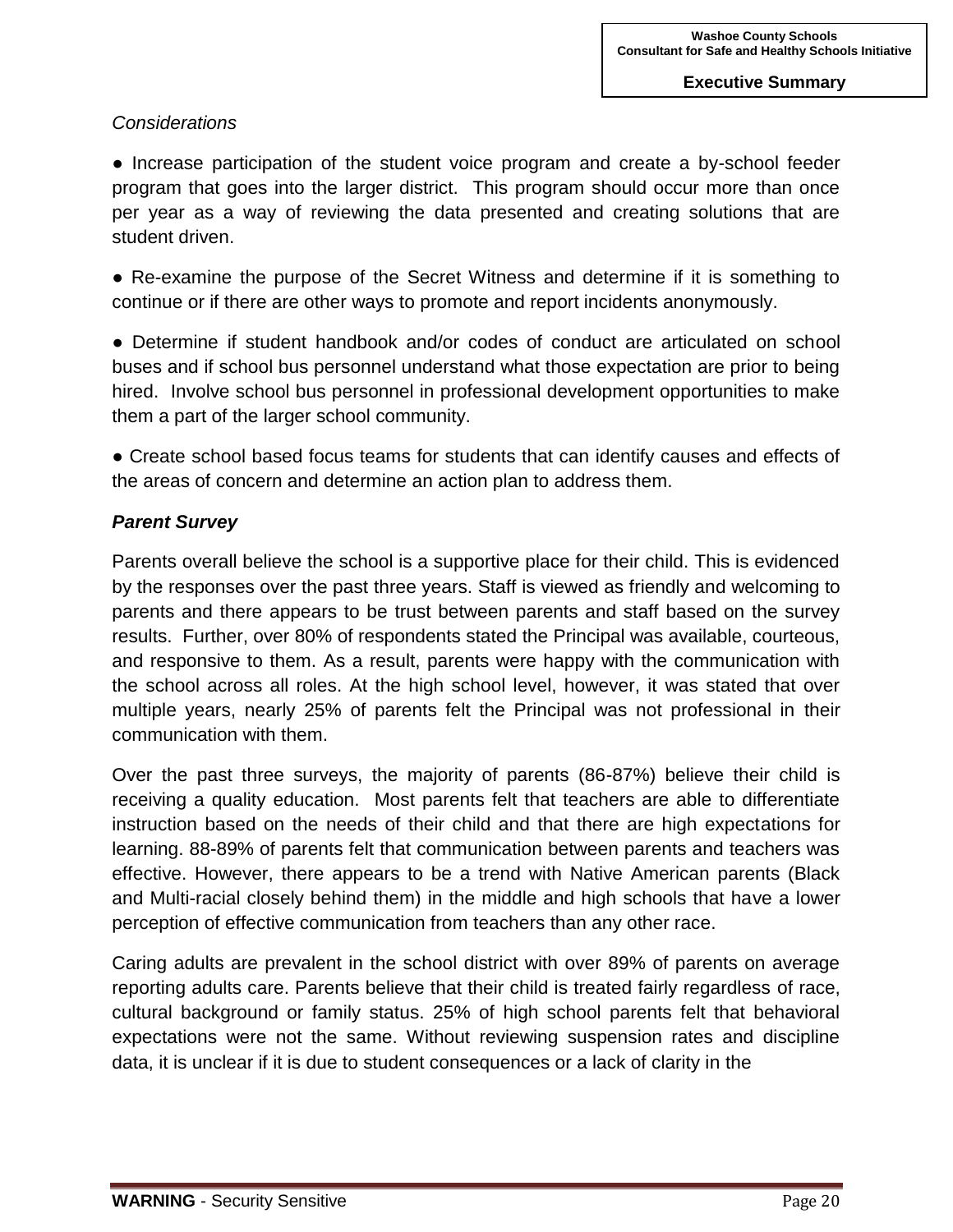expectations. Further research is necessary to determine how to best address this parental concern as it has been consistent over the three years of data collection.

The District has seen growth in providing a safe school, increasing from 88%, 89%, to 93% in the most recent climate survey.

Over the past three years of data, parent responses have declined from 29% to 20%, and 16% respectively. It is unclear the reasoning for this, however, data that did not change may have an impact. For example, there is a common thread among the data of bullying, particularly on the bus. Parents may feel as though their voices are not being heard if these areas of concern have not been addressed or communicated to them. It appears that some parents, through the open responses, felt that expectations were inconsistent and that administrators were not responsive to their needs. While there is a policy for family engagement, it was unclear how the District interacts with parents on a school level and encourages them to be part of the school community.

## *Considerations*

● Create focus teams of parents for each school that will come together as a district in a manner similar to the student voice program.

● Increase offerings on the district website to engage parents through relationships. Currently, the parent section is primarily for complaints.

● Determine the schools that had areas of concern related to communication between parents and staff, determine possible causes and how to address them through procedures and policies (handbook, common language across schools, clear expectations).

• Review the training bus personnel receive and how to incorporate them into professional development opportunities at the school and district level.

• Look for ways to increase participation on the survey.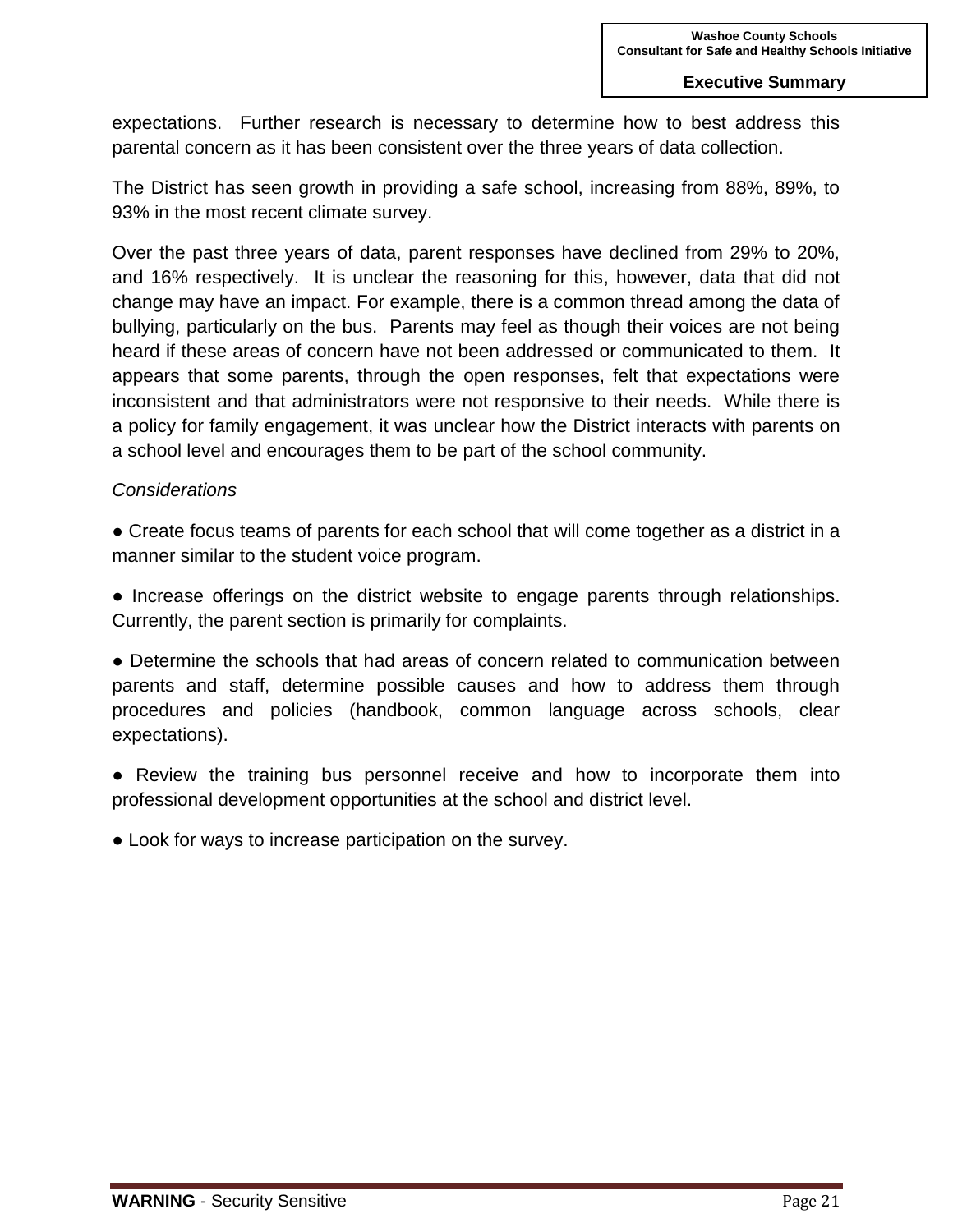# *Staff Survey*

In the last survey (2016), WCSD received its highest response rate of 67%. This is a good indicator that the District has actively sought staff to complete the survey. Over the past three years of the survey, 50% of the staff is in their first 5 years of employment.

There was a small dip in the expectations of success portion of the 2016 survey. It is unclear what this may be attributed to but it appears that the high school teachers had a lower expectation of success than the other grade levels. Although three years of results determined that staff overall feel there is a culture of respect and fairness, it should be noted that in one particular area of the survey, there is strong evidence that the expectations of student behaviors is not consistent. (Question 2e) where across all grade levels it was indicated as the least agreed upon element.

The staff survey indicated that parental involvement could be improved in the District. This is more evident in the middle and high school than the elementary school. Parents play a significant role in a child's education and the District is encouraged to dig deeper into this section. The drop from elementary to the upper grades was significant including staff meeting parents (16% high school, 33% middle school, 2015). A consistent rating of communication with parents was reported in the past three years of data. Staff felt as though the school was welcoming to parents and gave them ways to enhance their child's learning at home.

Generally, the staff believes that there is collaboration and a focus on differentiated instruction. At the high school level, the rate decreases consistently over the past three years where communication among staff related to student learning is not consistent. 33% of staff in 2015 reported that communication is not consistent which may create a barrier to learning across content areas. Less than three quarters of the staff in 2016 felt that early release days were helpful. It would be helpful to review the professional development plan, strategic plan, school and District goals, and these survey results to determine how to increase this percentage through productive and effective adult learning that is relevant to their individual roles.

In 2016, there was an 8% drop in staff believing that the social and emotional learning is a District priority. It would be helpful to investigate this dip further to determine causes for this change and determine next steps in the development of an action plan to address the change.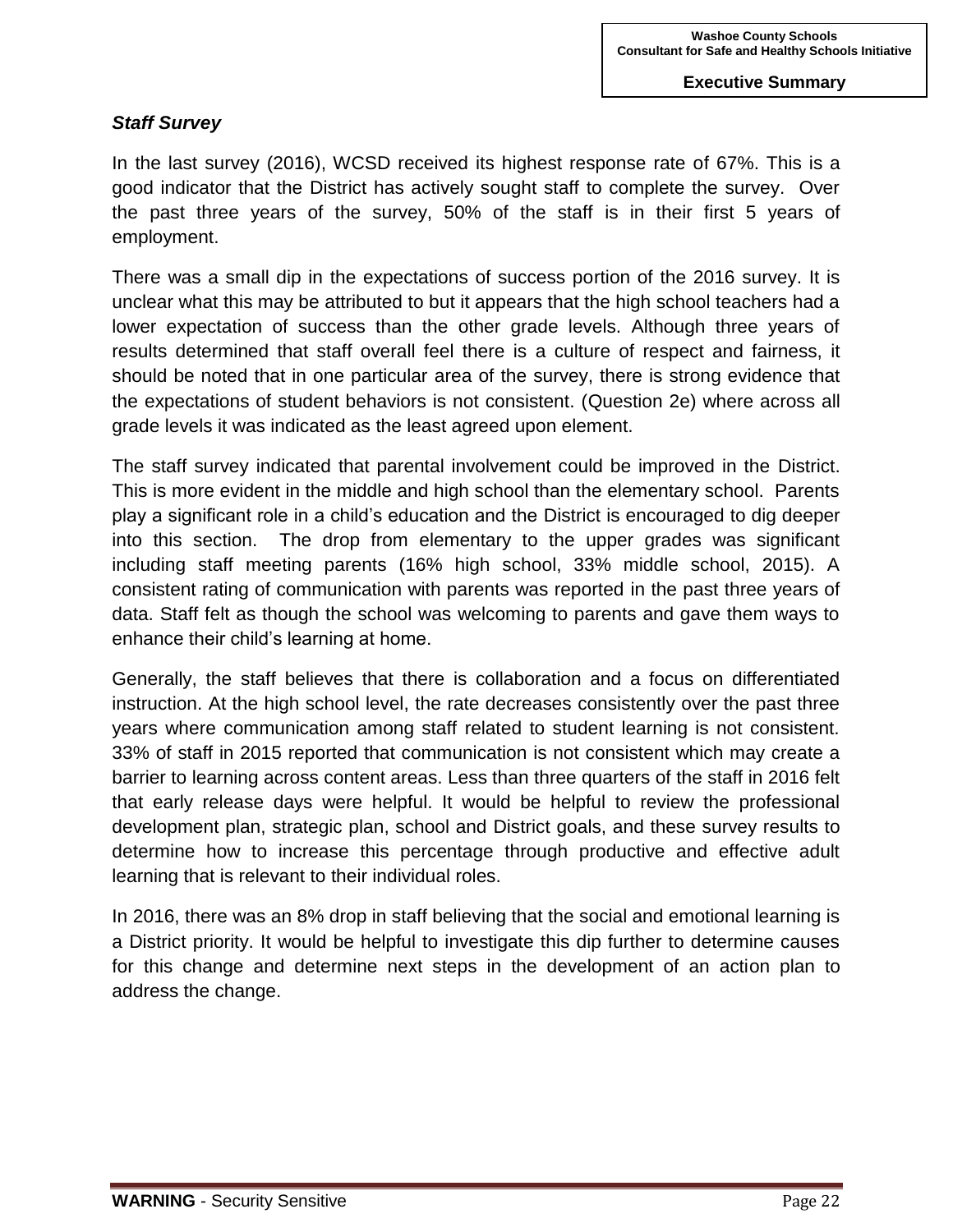Staff feels safe in the school where they work. Consistently, the rating has been above 90%. This is a good indication that the buildings are secure and there are protocols that are working in place. It should be noted that in some areas of this section, staff did not feel safe leaving the building after hours and going to their vehicles. This could be the location where the school is. Time should be taken to determine how to work with the community leaders to change the staff perception of safety when leaving after hours. It may be as simple as additional lighting or developing a buddy system. Some staff felt as though the job of safety falls on the administrators which are not helpful in a crisis situation. Protocols should be reviewed and often drilled so staff feels comfortable.

Enlisting teacher leaders in the building from all disciplines may assist in the creation of staff buy-in of their role in the safety of the school community.

#### *Conclusion*

Reviewing the WCSD School Climate Survey District Report for the past three years did not show any high need areas. Rather, it demonstrated that staff, parents, and students like being part of the larger school community and that there are strong relationships that have been developed. There are some areas of growth that would help strengthen the survey results but more importantly the school community.

#### *Overall suggestions*

• Expand on the student voice program. Create it in such a way that it becomes systemic and student driven at the school level.

● Provide professional development to bus personnel and make them part of your school community. Develop relationships with them and include them in your professional development plan.

● Create clear expectations in the handbook that move with the student on the bus. Ensure staff that the handbook and/or expectations of behavior are followed by providing authentic learning opportunities to engage areas of concern.

● Develop a parent voice program, similar to the student voice. Create multiple opportunities for parents to express their concerns, recommendations, and other areas of communication.

• Review the professional development plan for Wednesday early releases. Enlist staff to be on a professional development advisory team (PDAT) that leads the adult learning.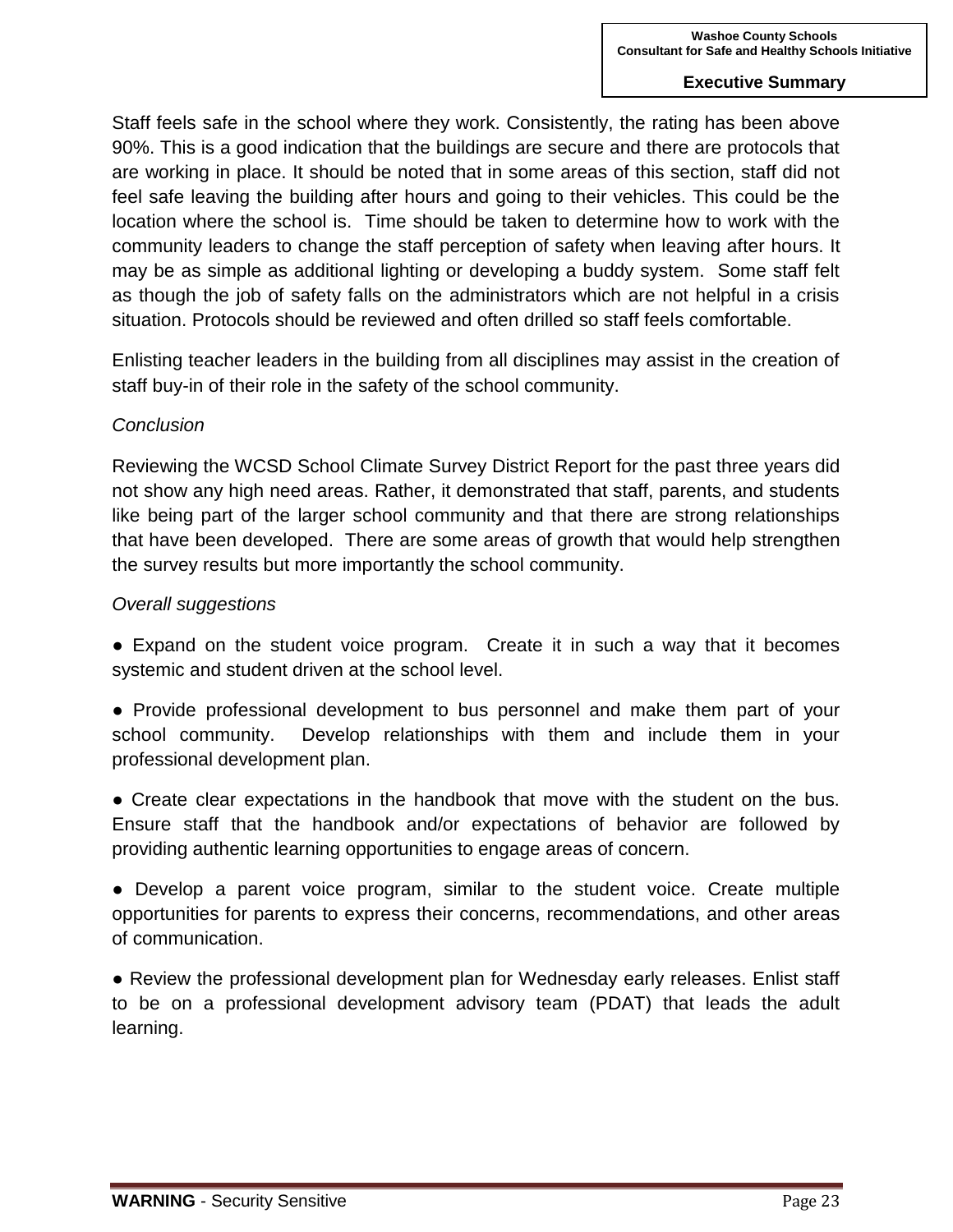● Select 3-4 key points you want the staff to be able to do/learn at the end of each year so there is focus on what is important based on the survey results. This may include grade level/school level specific learning.

● Provide staff with safety protocols on a regular basis.